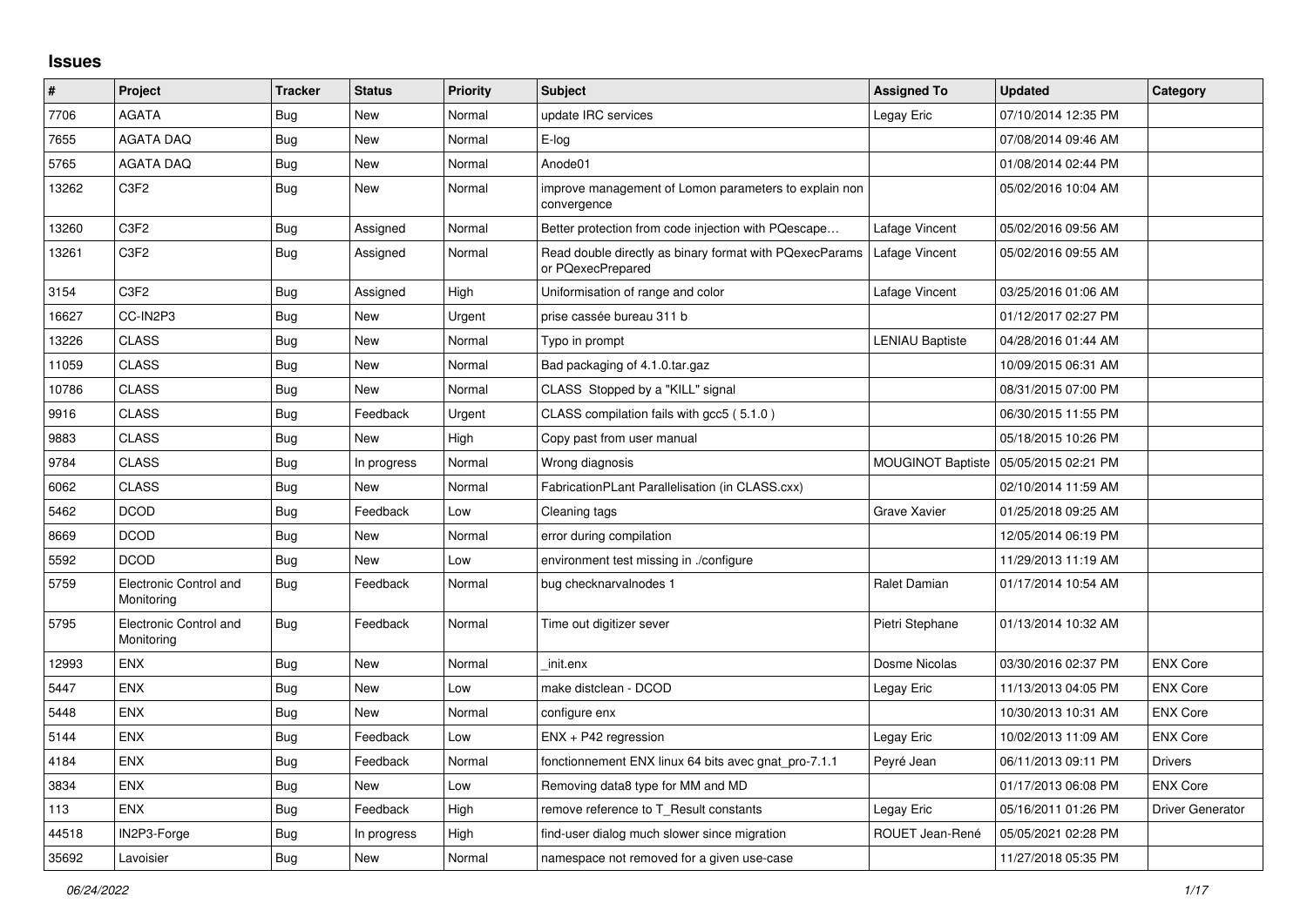| #     | Project                 | <b>Tracker</b> | <b>Status</b> | <b>Priority</b> | <b>Subject</b>                                                                                                            | <b>Assigned To</b> | <b>Updated</b>      | Category                      |
|-------|-------------------------|----------------|---------------|-----------------|---------------------------------------------------------------------------------------------------------------------------|--------------------|---------------------|-------------------------------|
| 33857 | Lavoisier               | <b>Bug</b>     | New           | Normal          | post-processors namespace mapping must be defined in<br>view                                                              |                    | 06/18/2018 01:29 PM | Engine                        |
| 29154 | Lavoisier               | Bug            | <b>New</b>    | Normal          | wrong context when mixing <element-create-as-parent><br/>and <element-create></element-create></element-create-as-parent> | Reynaud Sylvain    | 03/06/2018 11:09 AM | <b>XML Template</b><br>Engine |
| 27459 | Lavoisier               | Bug            | New           | Normal          | namespace disappear when root node is renamed                                                                             | Reynaud Sylvain    | 01/31/2018 02:44 PM | <b>XML Template</b><br>Engine |
| 26766 | Lavoisier               | Bug            | New           | Low             | prefix-namespace mapping is moved to the wrong node                                                                       | Reynaud Sylvain    | 01/03/2018 05:32 PM | <b>XML Template</b><br>Engine |
| 20738 | Lavoisier               | Bug            | New           | Low             | <b>Stacktrace</b>                                                                                                         |                    | 08/30/2017 10:39 AM | Stacktrace                    |
| 11100 | Lavoisier               | <b>Bug</b>     | <b>New</b>    | Normal          | <element-ignore> should not remove the namespace<br/>declaration (xmlns)</element-ignore>                                 |                    | 10/16/2015 01:48 PM | <b>XML Template</b><br>Engine |
| 9623  | Lavoisier               | <b>Bug</b>     | <b>New</b>    | Normal          | SynchronousCacheConnector stays in building state until<br>the calling view is finished                                   |                    | 04/01/2015 06:21 PM | Adaptors                      |
| 8380  | Lavoisier               | <b>Bug</b>     | <b>New</b>    | Normal          | remove attribute @evaluated from generated adaptors<br>documentation                                                      |                    | 10/28/2014 04:51 PM | Doc                           |
| 8379  | Lavoisier               | <b>Bug</b>     | New           | Normal          | NullPointerException at startup                                                                                           |                    | 10/28/2014 04:49 PM |                               |
| 8217  | Lavoisier               | <b>Bug</b>     | <b>New</b>    | Normal          | Logo demo view seems broken                                                                                               |                    | 10/13/2014 02:06 PM |                               |
| 8055  | Lavoisier               | <b>Bug</b>     | New           | Normal          | view "debug" fails when Lavoisier is installed in a directory<br>with special character                                   |                    | 09/19/2014 05:02 PM |                               |
| 7566  | Lavoisier               | <b>Bug</b>     | <b>New</b>    | Low             | fields of view "form" are disabled when they have default<br>value                                                        |                    | 06/27/2014 04:53 PM | Console                       |
| 7465  | Lavoisier               | <b>Bug</b>     | New           | Normal          | fix all the relative URL used by the web console                                                                          |                    | 06/17/2014 04:57 PM | Console                       |
| 5477  | Lavoisier               | <b>Bug</b>     | Assigned      | Normal          | problem avec HTMLSerializer                                                                                               | Lequeux Olivier    | 11/15/2013 11:25 AM | Adaptors                      |
| 17192 | LC <sub>2</sub>         | Bug            | Assigned      | Normal          | The channel 1 is wrongly displayed as 0 even if correctly<br>used                                                         | Lafage Vincent     | 03/16/2017 05:18 PM |                               |
| 2373  | LC <sub>2</sub>         | <b>Bug</b>     | Assigned      | Low             | Test of responsivity                                                                                                      | Lafage Vincent     | 12/20/2011 03:50 PM |                               |
| 1253  | LC <sub>2</sub>         | <b>Bug</b>     | Assigned      | Low             | use / harden checks of getline                                                                                            | Lafage Vincent     | 01/17/2011 01:32 PM |                               |
| 1252  | LC <sub>2</sub>         | <b>Bug</b>     | Assigned      | Low             | What is the proper Parsing Algorithm?                                                                                     | Lafage Vincent     | 01/17/2011 11:34 AM |                               |
| 1235  | LC <sub>2</sub>         | <b>Bug</b>     | Assigned      | Low             | shared-lib-calls-exit                                                                                                     | Lafage Vincent     | 01/13/2011 12:16 AM |                               |
| 23257 | operations-portal-users | <b>Bug</b>     | New           | Normal          | Downtime notification admin page                                                                                          |                    | 10/25/2017 03:57 PM | Downtime<br>Notification      |
| 28    | Oval                    | Bug            | New           | Low             | "oval validate" should remove differences in "oval log"                                                                   | Chamont David      | 12/08/2010 09:47 PM | Other                         |
| 1083  | Oval                    | Bug            | New           | Immediate       | oval log -gui                                                                                                             |                    | 11/16/2010 11:45 AM | Command Line<br>Interface     |
| 1082  | Oval                    | Bug            | New           | Low             | NO DIFF                                                                                                                   |                    | 11/16/2010 11:44 AM | Command Line<br>Interface     |
| 905   | Oval                    | <b>Bug</b>     | New           | Urgent          | Use of parenthesis in diffline regular expression                                                                         | Chamont David      | 09/14/2010 06:17 PM | Diff command                  |
| 172   | Oval                    | <b>Bug</b>     | New           | Urgent          | Automatic variables                                                                                                       | Chamont David      | 10/02/2009 02:24 PM | Run command                   |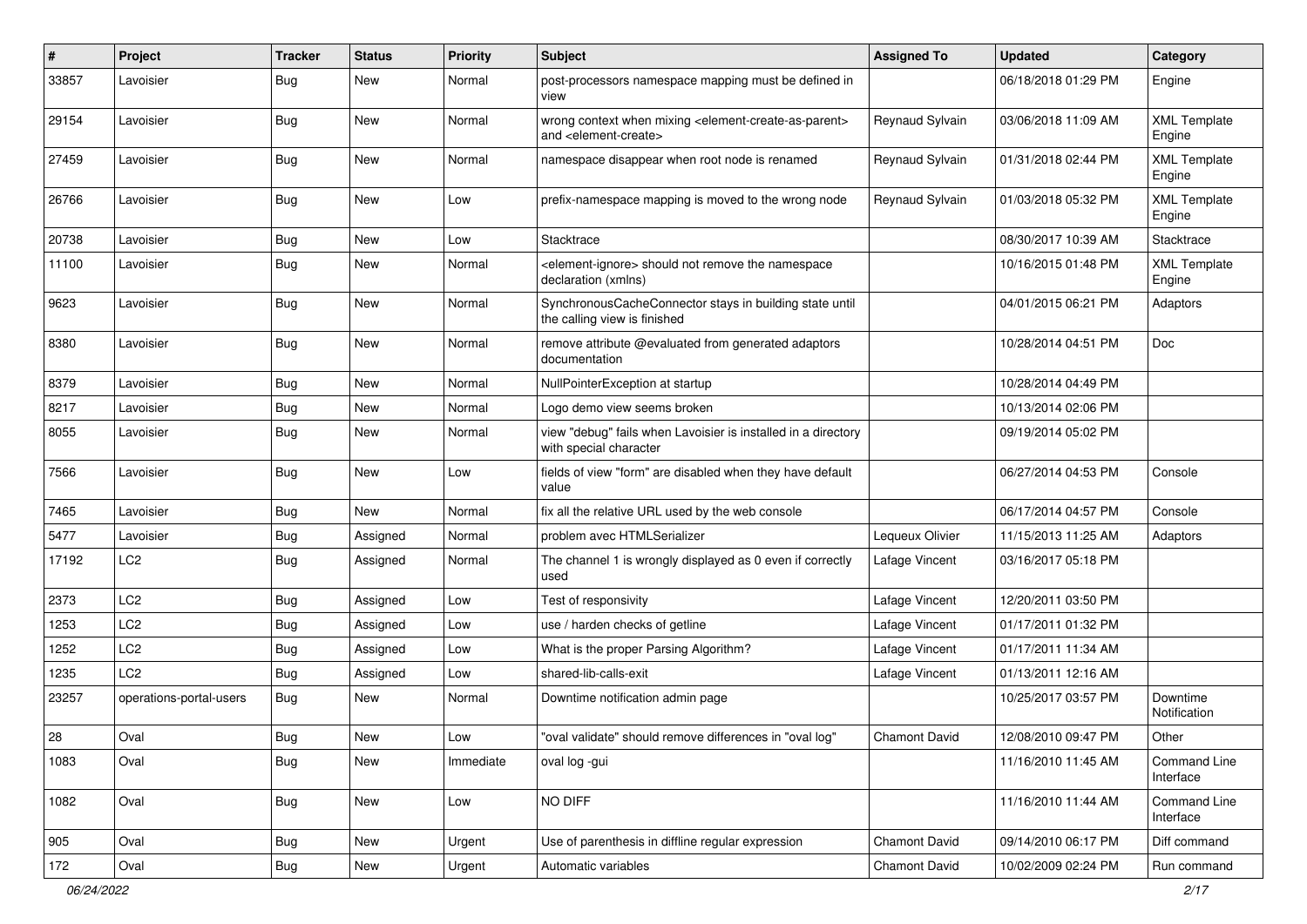| #     | Project                 | <b>Tracker</b> | <b>Status</b> | <b>Priority</b> | <b>Subject</b>                                                            | <b>Assigned To</b>   | <b>Updated</b>      | Category                        |
|-------|-------------------------|----------------|---------------|-----------------|---------------------------------------------------------------------------|----------------------|---------------------|---------------------------------|
| 32    | Oval                    | <b>Bug</b>     | New           | Normal          | Write a more detailed configuration doc                                   | <b>Chamont David</b> | 02/16/2009 07:18 PM | Documentation                   |
| 21    | Oval                    | <b>Bug</b>     | <b>New</b>    | Normal          | What happens when a subdirectory is reused in several<br>environments?    | <b>Chamont David</b> | 02/16/2009 07:00 PM | OvalFile                        |
| 27    | Oval                    | Bug            | <b>New</b>    | Low             | Some commands should not require a current valid<br>directory             | <b>Chamont David</b> | 02/16/2009 06:51 PM | Site Customization<br>& Flavors |
| 26    | Oval                    | <b>Bug</b>     | <b>New</b>    | Low             | Commands options not well propagated, when declared<br>within an OvalFile | <b>Chamont David</b> | 02/16/2009 06:50 PM | Implementation                  |
| 25    | Oval                    | <b>Bug</b>     | <b>New</b>    | Low             | Temporary files after a crash                                             | <b>Chamont David</b> | 02/16/2009 06:46 PM | Implementation                  |
| 22    | Oval                    | <b>Bug</b>     | New           | Low             | Deliver messages when ISA fails                                           | <b>Chamont David</b> | 02/16/2009 06:22 PM | Implementation                  |
| 12978 | PEM                     | <b>Bug</b>     | <b>New</b>    | Low             | pem-sync pull                                                             |                      | 03/24/2016 05:11 PM |                                 |
| 12963 | <b>PEM</b>              | <b>Bug</b>     | <b>New</b>    | Normal          | add tool crash                                                            |                      | 03/24/2016 09:10 AM |                                 |
| 12962 | PEM                     | <b>Bug</b>     | <b>New</b>    | Normal          | pem-sync list ???                                                         |                      | 03/24/2016 09:05 AM |                                 |
| 10314 | <b>PEM</b>              | <b>Bug</b>     | <b>New</b>    | High            | Environment compliant with CLI                                            |                      | 07/07/2015 09:57 AM |                                 |
| 10313 | <b>PEM</b>              | <b>Bug</b>     | <b>New</b>    | Normal          | Error message to change !                                                 |                      | 07/07/2015 09:51 AM |                                 |
| 10274 | <b>PEM</b>              | <b>Bug</b>     | <b>New</b>    | Normal          | SYSTEM.ASSERTIONS.ASSERT_FAILURE                                          |                      | 07/01/2015 11:12 AM |                                 |
| 4068  | Pipelet                 | <b>Bug</b>     | New           | High            | Tagging works randomly with konqueror                                     |                      | 03/07/2013 10:39 AM | Web                             |
| 2753  | Pipelet                 | <b>Bug</b>     | <b>New</b>    | Urgent          | retrieve hook name from source code                                       |                      | 05/22/2012 02:36 PM |                                 |
| 1566  | Pipelet                 | <b>Bug</b>     | New           | Low             | Bug daemon cherrypy on Macintosh                                          |                      | 05/10/2011 12:14 PM |                                 |
| 1437  | Pipelet                 | <b>Bug</b>     | <b>New</b>    | Normal          | str_parents not updated in time for glob_parent                           |                      | 03/10/2011 05:51 PM |                                 |
| 723   | Pipelet                 | <b>Bug</b>     | Assigned      | Urgent          | Timers on lock                                                            | <b>Betoule Marc</b>  | 03/08/2011 09:07 PM | Engine                          |
| 351   | RIsngCons               | <b>Bug</b>     | New           | Urgent          | Refresh only on action                                                    | <b>Puel Mattieu</b>  | 04/08/2016 04:07 PM |                                 |
| 432   | Smurf                   | <b>Bug</b>     | New           | High            | creation de fichiers vides                                                |                      | 04/23/2021 11:44 AM |                                 |
| 3673  | Smurf                   | Bug            | Feedback      | Low             | gestion des options de smupdate                                           | Wernli Fabien        | 02/04/2013 11:13 AM |                                 |
| 1561  | Smurf                   | <b>Bug</b>     | <b>New</b>    | Normal          | Smurf::RRD does not support "base"                                        |                      | 04/13/2011 05:00 PM |                                 |
| 8995  | SphereLib               | Bug            | <b>New</b>    | High            | python2.7-config                                                          |                      | 01/28/2015 04:21 PM |                                 |
| 1003  | SphereLib               | <b>Bug</b>     | New           | Normal          | ps detection                                                              |                      | 10/15/2010 01:51 PM |                                 |
| 938   | SphereLib               | <b>Bug</b>     | <b>New</b>    | Low             | Construction icosahedron                                                  |                      | 09/29/2010 11:32 AM |                                 |
| 5780  | <b>Topology Manager</b> | Bug            | Feedback      | Normal          | reopening shared file                                                     | <b>Grave Xavier</b>  | 01/25/2018 09:18 AM | Core TM                         |
| 7736  | <b>Topology Manager</b> | Bug            | New           | High            | Generate electronic config files without GTS                              | Legay Eric           | 09/22/2014 05:12 PM | GUI                             |
| 7644  | <b>Topology Manager</b> | Bug            | Suspended     | Urgent          | Compilation problem im main branch feature-gui                            | Legay Eric           | 07/04/2014 02:27 PM | Core TM                         |
| 7587  | <b>Topology Manager</b> | <b>Bug</b>     | New           | High            | Replace an item                                                           |                      | 06/30/2014 05:42 PM |                                 |
| 7490  | <b>Topology Manager</b> | <b>Bug</b>     | New           | Normal          | Needed libp42.so.1                                                        |                      | 06/19/2014 11:15 PM | Core TM                         |
| 7073  | <b>Topology Manager</b> | <b>Bug</b>     | New           | Normal          | Off on GTS tree                                                           |                      | 05/07/2014 04:55 PM | Core TM                         |
| 7046  | <b>Topology Manager</b> | <b>Bug</b>     | New           | Normal          | password hardcoded                                                        | Legay Eric           | 05/06/2014 09:54 AM | Core TM                         |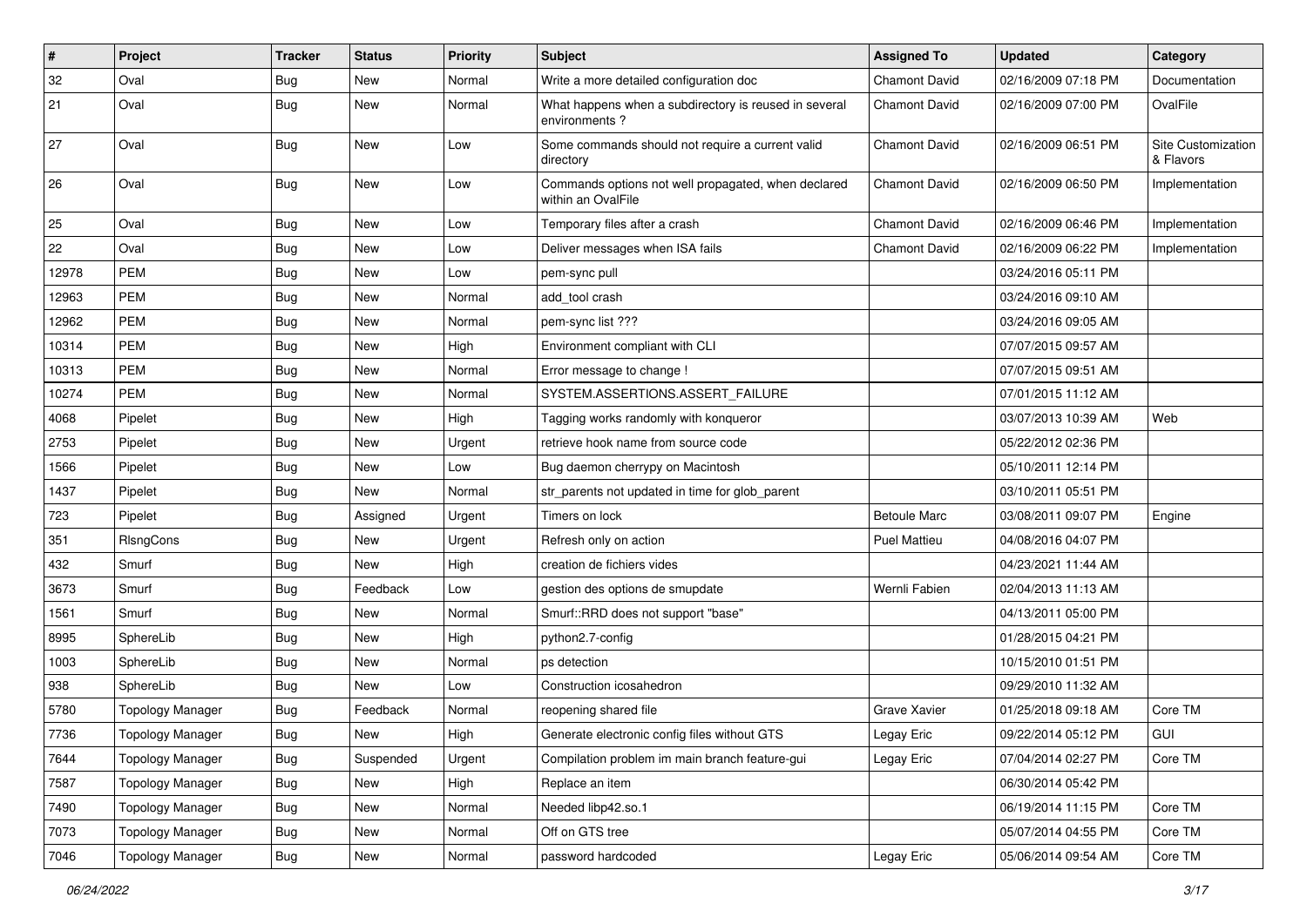| $\vert$ # | Project                 | <b>Tracker</b> | <b>Status</b> | <b>Priority</b> | Subject                                                        | <b>Assigned To</b>                 | <b>Updated</b>                          | Category        |
|-----------|-------------------------|----------------|---------------|-----------------|----------------------------------------------------------------|------------------------------------|-----------------------------------------|-----------------|
| 7040      | <b>Topology Manager</b> | <b>Bug</b>     | New           | Normal          | Fixing configure                                               |                                    | 04/30/2014 03:46 PM                     | Core TM         |
| 9736      | TReqS                   | Bug            | Suspended     | Low             | hpss_SetLoginCred + hpss_PurgeLoginCred                        |                                    | 09/21/2015 03:30 PM                     | <b>HPSS API</b> |
| 10498     | TReqS                   | <b>Bug</b>     | In progress   | Normal          | Mysql Deadlock                                                 |                                    | 08/03/2015 08:44 AM                     |                 |
| 9317      | TReqS                   | <b>Bug</b>     | In progress   | Normal          | Check scalability                                              | Chambon Bernard                    | 07/09/2015 03:31 PM                     |                 |
| 9316      | TReqS                   | <b>Bug</b>     | In progress   | Normal          | Check stability                                                | Chambon Bernard                    | 07/09/2015 03:31 PM                     |                 |
| 10311     | TReqS                   | <b>Bug</b>     | Suspended     | Normal          | Dispatcher create a new queue once the 1st one is<br>activated | Chambon Bernard                    | 07/09/2015 03:25 PM                     |                 |
| 9558      | TReqS                   | Bug            | <b>New</b>    | Normal          | hpss_cache                                                     | <b>Brinette</b><br>Pierre-Emmanuel | 04/14/2015 04:15 PM                     |                 |
| 9695      | TReqS                   | <b>Bug</b>     | In progress   | Normal          | Facing ConcurrentModificationException ?                       | Chambon Bernard                    | 04/14/2015 04:12 PM                     |                 |
| 714       | TReqS                   | Bug            | <b>New</b>    | High            | Annuler un staging en cours                                    |                                    | 03/24/2015 04:34 PM                     |                 |
| 1438      | TReqS                   | <b>Bug</b>     | Assigned      | Normal          | Verifier le status des queues dans treqs                       | <b>Brinette</b><br>Pierre-Emmanuel | 03/24/2015 04:13 PM                     |                 |
| 48784     | <b>XLDP</b>             | <b>Bug</b>     | <b>New</b>    | Normal          | Jobs en erreurs depuis le 19/01 19h30                          |                                    | 01/20/2022 10:12 AM                     |                 |
| 5799      | <b>AGATA DAQ</b>        | Feature        | <b>New</b>    | High            | ELOG not available from GSI guest network                      | Aubert Yann                        | 01/15/2014 05:54 PM                     |                 |
| 5736      | <b>AGATA DAQ</b>        | Feature        | New           | High            | Would like to have access to GSI printers                      | Aubert Yann                        | 01/06/2014 09:22 AM                     |                 |
| 3022      | <b>AGATA DAQ</b>        | Feature        | New           | Low             | [ELOG] change the "From"                                       |                                    | 07/26/2012 10:18 AM                     |                 |
| 3043      | APCScheduler            | Feature        | <b>New</b>    | Low             | option submit                                                  | Colley Jean-Marc                   | 03/10/2016 12:43 PM                     |                 |
| 3039      | APCScheduler            | Feature        | New           | Normal          | création de tarball sans exécutable                            |                                    | 07/31/2012 06:11 PM                     |                 |
| 1299      | APCScheduler            | Feature        | New           | High            | Utilisation de python, numpy, scipy,                           | Colley Jean-Marc                   | 02/10/2011 11:07 AM                     |                 |
| 10871     | <b>CLASS</b>            | Feature        | <b>New</b>    | Normal          | Nominal Power                                                  |                                    | 09/10/2015 05:27 PM                     |                 |
| 10255     | <b>CLASS</b>            | Feature        | New           | Normal          | Take into account Load Factor Evolution                        | <b>MOUGINOT Baptiste</b>           | 06/26/2015 11:33 AM                     |                 |
| 10227     | <b>CLASS</b>            | Feature        | New           | Immediate       | MURE GUI                                                       | MOUGINOT Baptiste                  | 06/23/2015 01:36 PM                     |                 |
| 9790      | <b>CLASS</b>            | Feature        | New           | High            | neutron & y Spectrum calculation                               |                                    | 04/29/2015 12:15 PM                     |                 |
| 7385      | <b>CLASS</b>            | Feature        | New           | High            | <b>GUI devellopment</b>                                        | <b>LENIAU Baptiste</b>             | 04/29/2015 12:15 PM                     |                 |
| 9789      | <b>CLASS</b>            | Feature        | <b>New</b>    | Normal          | Multi Stream in EQM                                            |                                    | 04/29/2015 12:12 PM                     |                 |
| 9788      | <b>CLASS</b>            | Feature        | New           | Normal          | Multi Stream in FabricationPlant                               |                                    | 04/29/2015 12:10 PM                     |                 |
| 9787      | <b>CLASS</b>            | Feature        | New           | Normal          | Multi Stream in FabricationPlant/EQM                           |                                    | 04/29/2015 12:10 PM                     |                 |
| 7380      | <b>CLASS</b>            | Feature        | New           | High            | ReactorFacility                                                | <b>LENIAU Baptiste</b>             | 06/11/2014 11:06 AM                     |                 |
| 7379      | <b>CLASS</b>            | Feature        | New           | Normal          | FrontEnd                                                       |                                    | MOUGINOT Baptiste   06/11/2014 11:05 AM |                 |
| 6748      | <b>CLASS</b>            | Feature        | New           | Normal          | Charger un parc présimulé à partir du .root                    |                                    | 04/03/2014 11:36 AM                     |                 |
| 5350      | <b>CLASS</b>            | Feature        | New           | Low             | Set some quality criteria on Pu when building a MOX fuel       |                                    | 10/22/2013 11:50 AM                     |                 |
| 5377      | <b>CLASS</b>            | Feature        | New           | Low             | enrichment factory                                             |                                    | 10/21/2013 03:15 PM                     |                 |
| 5376      | <b>CLASS</b>            | Feature        | New           | Low             | Reactor batch creation                                         |                                    | 10/21/2013 03:14 PM                     |                 |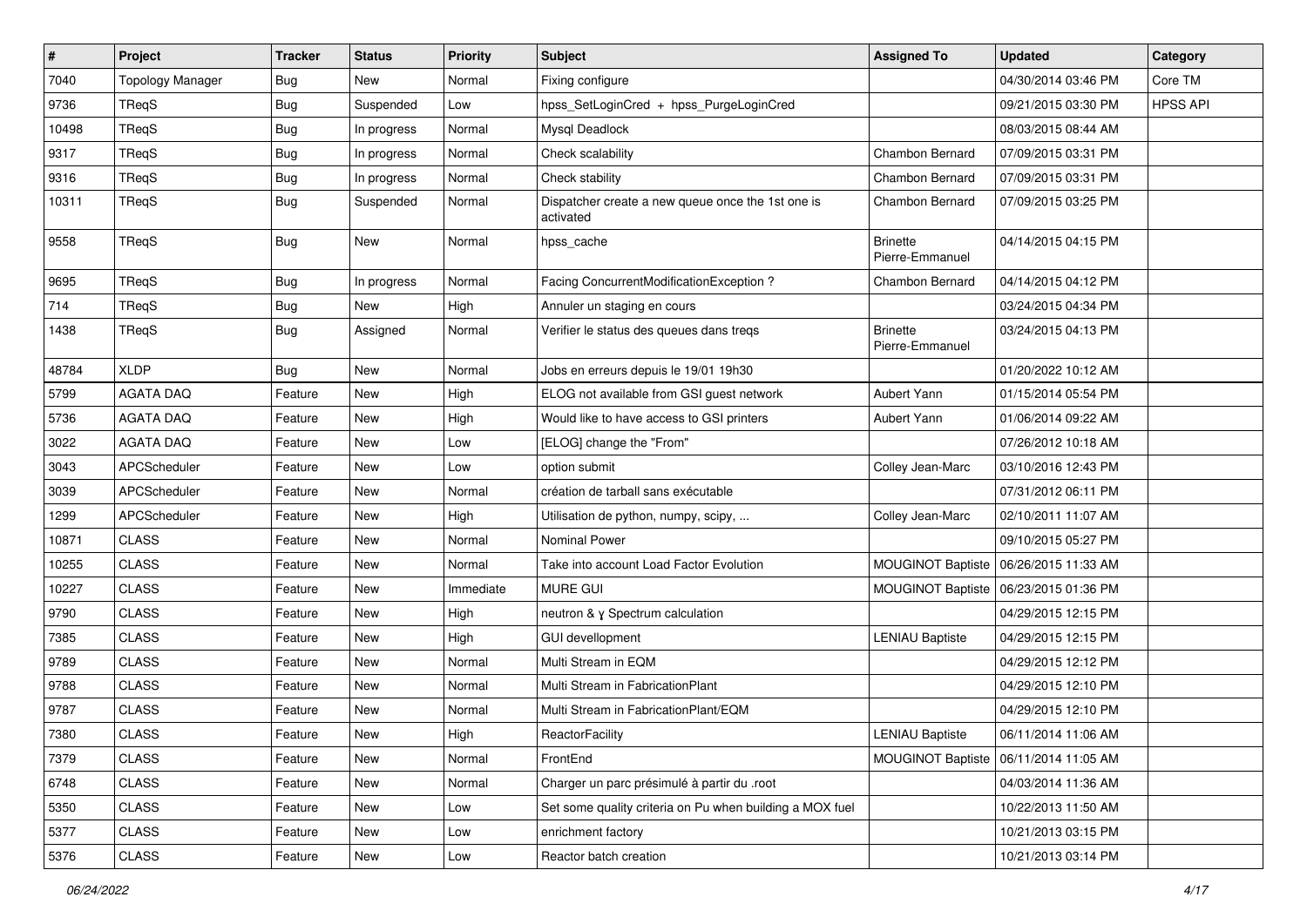| $\sharp$ | Project                              | <b>Tracker</b> | <b>Status</b> | <b>Priority</b> | Subject                                                                                                        | <b>Assigned To</b>     | <b>Updated</b>      | Category                |
|----------|--------------------------------------|----------------|---------------|-----------------|----------------------------------------------------------------------------------------------------------------|------------------------|---------------------|-------------------------|
| 5329     | <b>CLASS</b>                         | Feature        | New           | Low             | Power density                                                                                                  |                        | 10/14/2013 05:58 PM |                         |
| 8668     | <b>DCOD</b>                          | Feature        | <b>New</b>    | Normal          | filterdiff is missing                                                                                          |                        | 12/05/2014 06:17 PM |                         |
| 8667     | <b>DCOD</b>                          | Feature        | New           | Normal          | uuid missing                                                                                                   |                        | 12/05/2014 06:14 PM |                         |
| 5503     | <b>DCOD</b>                          | Feature        | New           | Low             | test ada 2012 in ./configure                                                                                   |                        | 11/13/2013 04:54 PM |                         |
| 4937     | <b>DCOD</b>                          | Feature        | New           | Low             | Implement Hobbit/Zabbix scripts                                                                                | Grave Xavier           | 08/27/2013 11:19 AM |                         |
| 5751     | Electronic Control and<br>Monitoring | Feature        | New           | Low             | buildcfg with some error message                                                                               |                        | 01/06/2014 05:43 PM |                         |
| 8693     | <b>ENX</b>                           | Feature        | <b>New</b>    | Normal          | sauver log_level                                                                                               |                        | 12/09/2014 03:54 PM | <b>ENX Core</b>         |
| 5527     | <b>ENX</b>                           | Feature        | <b>New</b>    | Low             | Named register list                                                                                            |                        | 11/18/2013 05:30 PM | <b>Drivers</b>          |
| 4652     | <b>ENX</b>                           | Feature        | <b>New</b>    | Low             | rename appenders.ad[sb]                                                                                        |                        | 06/13/2013 10:19 AM | <b>ENX Core</b>         |
| 42       | ENX                                  | Feature        | <b>New</b>    | Urgent          | Module ID Handler                                                                                              |                        | 06/05/2013 02:27 PM | <b>ENX Core</b>         |
| 656      | <b>ENX</b>                           | Feature        | New           | Low             | named register                                                                                                 |                        | 01/30/2013 03:59 PM | <b>ENX Core</b>         |
| 852      | <b>ENX</b>                           | Feature        | <b>New</b>    | Low             | Better handling of exception in empty skeleton                                                                 | Legay Eric             | 01/30/2013 03:58 PM | <b>Driver Generator</b> |
| 2644     | ENX                                  | Feature        | <b>New</b>    | Low             | Que faire en cas de multiple connexion sans quit                                                               |                        | 01/22/2013 05:04 PM | <b>ENX Core</b>         |
| 659      | <b>ENX</b>                           | Feature        | New           | Normal          | Gestion des arbres DOM                                                                                         |                        | 01/16/2013 11:33 AM | <b>ENX Core</b>         |
| 631      | ftsmonitor                           | Feature        | New           | Low             | History of a DN access                                                                                         |                        | 10/22/2010 10:10 AM |                         |
| 7641     | KickSlot                             | Feature        | In progress   | Normal          | Procédure perte mot de passe                                                                                   | <b>Flieller Cyril</b>  | 09/04/2014 02:55 PM |                         |
| 48757    | LabInvent                            | Feature        | New           | Immediate       | *** F - DIVERS TODO (à dispatcher)                                                                             | <b>Pallier Etienne</b> | 01/19/2022 04:12 PM |                         |
| 47860    | LabInvent                            | Feature        | New           | Immediate       | *** F - ENTITY - Materiels                                                                                     |                        | 01/19/2022 03:51 PM |                         |
| 47957    | LabInvent                            | Feature        | New           | Normal          | *** F - ENTITY - Les GROUPES (de User ou Materiel) :<br>Thématique, Métier, Projet, Site (+ Pole ou Service ?) |                        | 12/13/2021 11:12 AM |                         |
| 47861    | LabInvent                            | Feature        | <b>New</b>    | Urgent          | *** F - ENTITY - Suivis (de Materiel ou User)                                                                  |                        | 12/13/2021 11:10 AM |                         |
| 47862    | LabInvent                            | Feature        | New           | Normal          | *** F - ENTITY - Prets (de Materiel)                                                                           |                        | 12/13/2021 11:10 AM |                         |
| 47895    | LabInvent                            | Feature        | New           | Normal          | *** F - ENTITY - Documents attachés (à Materiel ou Suivi)                                                      |                        | 12/13/2021 11:09 AM |                         |
| 47866    | LabInvent                            | Feature        | New           | Urgent          | *** F - Installation                                                                                           |                        | 12/13/2021 11:08 AM |                         |
| 47865    | LabInvent                            | Feature        | <b>New</b>    | Normal          | *** F - Configuration générale                                                                                 |                        | 12/13/2021 11:06 AM |                         |
| 47869    | LabInvent                            | Feature        | New           | Normal          | *** F - Tests                                                                                                  |                        | 12/06/2021 02:28 PM |                         |
| 47921    | LabInvent                            | Feature        | New           | Immediate       | *** F - Framework CakePhp                                                                                      |                        | 12/02/2021 04:45 PM |                         |
| 47875    | LabInvent                            | Feature        | New           | Urgent          | *** F - ENTITY GÉNÉRIQUE - Actions & Vues génériques<br>(& Refactorisation)                                    |                        | 12/01/2021 11:21 AM |                         |
| 47863    | LabInvent                            | Feature        | New           | High            | *** F - ENTITY - Users                                                                                         |                        | 11/30/2021 03:43 PM |                         |
| 47951    | LabInvent                            | Feature        | New           | Normal          | *** F - Etiquettes & Imprimantes                                                                               |                        | 11/30/2021 01:42 PM |                         |
| 47932    | LabInvent                            | Feature        | New           | Normal          | *** F - DOC (documentation)                                                                                    |                        | 11/30/2021 01:10 PM |                         |
| 47864    | LabInvent                            | Feature        | New           | Normal          | *** F - ENTITY - Autres                                                                                        |                        | 11/30/2021 12:57 PM |                         |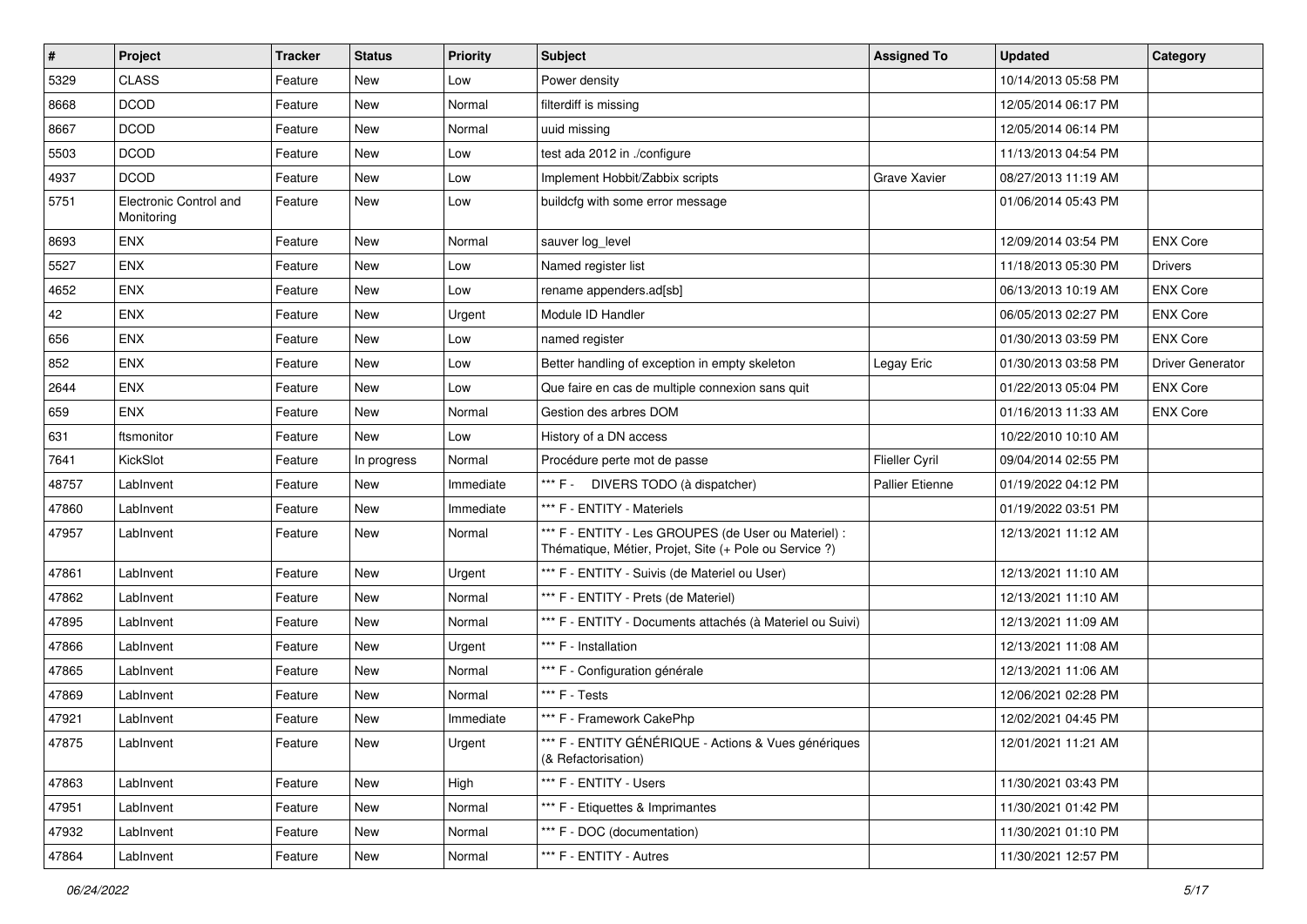| $\pmb{\#}$ | Project   | <b>Tracker</b> | <b>Status</b> | <b>Priority</b> | <b>Subject</b>                                                                                             | <b>Assigned To</b> | <b>Updated</b>      | Category                      |
|------------|-----------|----------------|---------------|-----------------|------------------------------------------------------------------------------------------------------------|--------------------|---------------------|-------------------------------|
| 41294      | Lavoisier | Feature        | New           | High            | add support for attribute @null in namespace<br>http://software.in2p3.fr/lavoisier/tables.xsd              | Reynaud Sylvain    | 09/25/2020 03:38 PM | Engine                        |
| 37910      | Lavoisier | Feature        | New           | High            | do not log AdaptorException when they are already sent to<br>the user                                      |                    | 07/25/2019 09:41 AM |                               |
| 37461      | Lavoisier | Feature        | New           | Normal          | add support for jdk 11                                                                                     |                    | 04/25/2019 01:53 PM |                               |
| 34801      | Lavoisier | Feature        | New           | Normal          | add support for attribute @if in element view/variable                                                     |                    | 07/31/2018 12:57 PM |                               |
| 33350      | Lavoisier | Feature        | New           | Low             | add a XPath function multireplace()                                                                        |                    | 05/31/2018 03:49 PM | Engine                        |
| 32928      | Lavoisier | Feature        | New           | Normal          | support enumeration in route.properties                                                                    |                    | 05/18/2018 02:23 PM | Service                       |
| 11484      | Lavoisier | Feature        | New           | Low             | improve command "lavoisier-upgrade.sh"                                                                     |                    | 04/10/2018 11:06 AM |                               |
| 30741      | Lavoisier | Feature        | New           | Low             | add research button on web site                                                                            |                    | 04/04/2018 10:53 AM | <b>Doc</b>                    |
| 30735      | Lavoisier | Feature        | New           | Low             | write documentation about the admin web console                                                            |                    | 04/04/2018 10:52 AM | <b>Doc</b>                    |
| 27576      | Lavoisier | Feature        | New           | Normal          | add a parameter "priority" on WhenCreatedTrigger                                                           |                    | 02/02/2018 03:18 PM | Engine                        |
| 27570      | Lavoisier | Feature        | New           | Normal          | Notified Trigger should bypass attribute @ignore-during                                                    |                    | 02/02/2018 03:05 PM | Engine                        |
| 26907      | Lavoisier | Feature        | New           | Normal          | implement XPath function format-number()                                                                   |                    | 01/10/2018 03:18 PM | <b>XML Template</b><br>Engine |
| 11915      | Lavoisier | Feature        | New           | Normal          | change the parameters of plugin ChartRenderer                                                              |                    | 02/05/2016 12:25 PM | Adaptors                      |
| 10315      | Lavoisier | Feature        | New           | Normal          | Index size of IndexedFileCache plugin is limited by the<br>max number of inodes                            |                    | 07/07/2015 10:12 AM | Adaptors                      |
| 9799       | Lavoisier | Feature        | New           | Normal          | esxl function missing: add-duration                                                                        |                    | 04/30/2015 11:00 AM |                               |
| 9778       | Lavoisier | Feature        | New           | Normal          | support cookies in HTTPConnector                                                                           |                    | 04/28/2015 01:39 PM | Adaptors                      |
| 9704       | Lavoisier | Feature        | New           | Normal          | add option --override to lavoisier-upgrade.sh                                                              |                    | 04/15/2015 10:07 AM |                               |
| 9624       | Lavoisier | Feature        | New           | Normal          | when cache is empty and being built, user queries should<br>be waiting for it rather than failing          |                    | 04/01/2015 06:30 PM | Engine                        |
| 9622       | Lavoisier | Feature        | New           | Normal          | add links to fallback views into view "dependencies"                                                       |                    | 04/01/2015 06:19 PM | Console                       |
| 9607       | Lavoisier | Feature        | New           | Normal          | Add SAML 2.0 support in Lavoisier                                                                          |                    | 04/01/2015 11:32 AM | Adaptors                      |
| 9606       | Lavoisier | Feature        | New           | High            | add attribute @encoding to element <connector></connector>                                                 |                    | 03/31/2015 06:29 PM | Engine                        |
| 9564       | Lavoisier | Feature        | New           | Normal          | reorganize <pre-renderer> section</pre-renderer>                                                           |                    | 03/30/2015 10:37 AM | Engine                        |
| 9562       | Lavoisier | Feature        | New           | Normal          | re-implement <pre-renderers> in streaming mode</pre-renderers>                                             |                    | 03/30/2015 10:32 AM | Engine                        |
| 9563       | Lavoisier | Feature        | New           | Normal          | support <elements-ignore> into<br/><element-create-as-parent></element-create-as-parent></elements-ignore> |                    | 03/30/2015 10:30 AM | <b>XML Template</b><br>Engine |
| 9560       | Lavoisier | Feature        | New           | Normal          | SurroundSerializer should ignore header lines (starting<br>with $<$ ?)                                     |                    | 03/30/2015 10:17 AM | Adaptors                      |
| 9559       | Lavoisier | Feature        | New           | Normal          | develop a TextRenderer plugin                                                                              |                    | 03/30/2015 10:15 AM | Adaptors                      |
| 9496       | Lavoisier | Feature        | New           | High            | upgrade to more recent version of JSW                                                                      |                    | 03/18/2015 06:34 PM | <b>Build</b>                  |
| 9467       | Lavoisier | Feature        | New           | Normal          | improve flexibility of JSONRenderer                                                                        |                    | 03/16/2015 01:54 PM | Adaptors                      |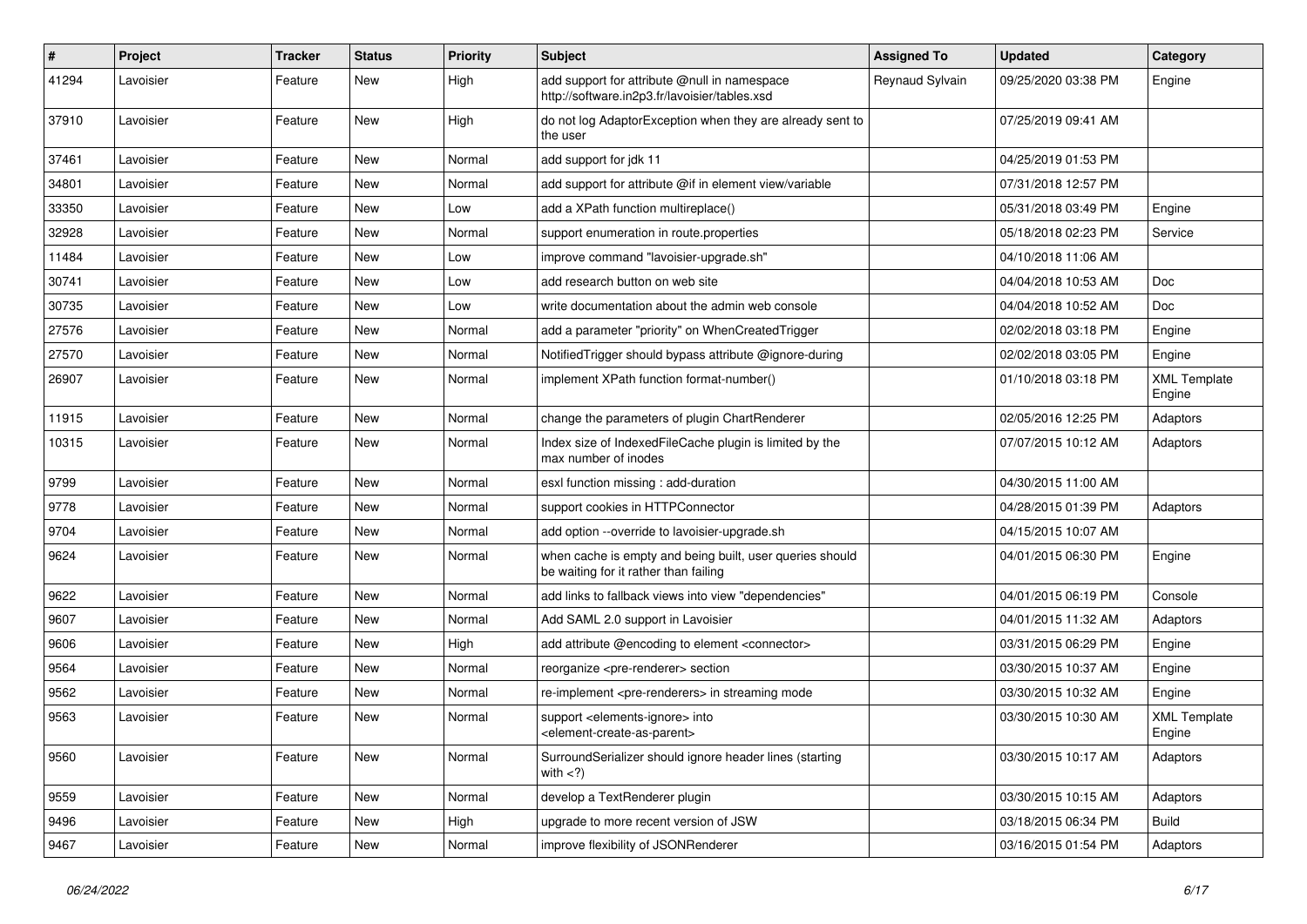| $\sharp$ | Project   | <b>Tracker</b> | <b>Status</b> | <b>Priority</b> | <b>Subject</b>                                                             | <b>Assigned To</b> | <b>Updated</b>      | Category                       |
|----------|-----------|----------------|---------------|-----------------|----------------------------------------------------------------------------|--------------------|---------------------|--------------------------------|
| 7461     | Lavoisier | Feature        | New           | High            | add XPath function url()                                                   |                    | 02/17/2015 01:04 PM | Engine                         |
| 7460     | Lavoisier | Feature        | <b>New</b>    | High            | support HTTP proxy                                                         |                    | 02/17/2015 01:04 PM |                                |
| 9086     | Lavoisier | Feature        | New           | High            | enable refreshing all notifiable caches with one single click              |                    | 02/09/2015 12:37 PM | Console                        |
| 8817     | Lavoisier | Feature        | New           | Normal          | develop a XML template optimizer                                           |                    | 12/19/2014 05:10 PM | <b>XML Template</b><br>Engine  |
| 8405     | Lavoisier | Feature        | <b>New</b>    | Normal          | implement XPath function choose not null(arg1, arg2)                       |                    | 10/30/2014 02:21 PM | Engine                         |
| 8404     | Lavoisier | Feature        | <b>New</b>    | Normal          | support parameters in <pre-renderers></pre-renderers>                      |                    | 10/30/2014 11:03 AM | Engine                         |
| 8261     | Lavoisier | Feature        | <b>New</b>    | Normal          | support attribute @out-xpath on <element></element>                        |                    | 10/17/2014 07:15 PM | <b>XML Template</b><br>Engine  |
| 8260     | Lavoisier | Feature        | <b>New</b>    | Normal          | develop plugin ElementProcessor                                            |                    | 10/17/2014 07:10 PM | Adaptors                       |
| 8259     | Lavoisier | Feature        | New           | Normal          | support parameter "renderer" in ZipRenderer and<br>GZipRenderer            |                    | 10/17/2014 07:08 PM | Adaptors                       |
| 8258     | Lavoisier | Feature        | New           | Normal          | add attribute @default to <renderers></renderers>                          |                    | 10/17/2014 07:07 PM | Engine                         |
| 8241     | Lavoisier | Feature        | New           | Normal          | improve dropdown list of view "form"                                       |                    | 10/15/2014 06:05 PM | Engine                         |
| 8240     | Lavoisier | Feature        | New           | Normal          | LDAPConnector/LDIFSerializer should generate data in<br><b>DSML</b> format |                    | 10/15/2014 06:02 PM | Adaptors                       |
| 8172     | Lavoisier | Feature        | <b>New</b>    | Normal          | support XPath function append()                                            |                    | 10/06/2014 10:43 AM | <b>XML Template</b><br>Engine  |
| 8132     | Lavoisier | Feature        | New           | Normal          | support attribute @first-child-attributes in <element></element>           |                    | 09/30/2014 04:28 PM |                                |
| 7811     | Lavoisier | Feature        | New           | Normal          | support server-side argument validation with XPath                         |                    | 07/30/2014 05:05 PM |                                |
| 7649     | Lavoisier | Feature        | <b>New</b>    | Normal          | develop a XMLTemplateProcessor plugin                                      |                    | 07/04/2014 05:52 PM | Adaptors                       |
| 7619     | Lavoisier | Feature        | New           | Normal          | replace @INCLUDES with #include in properties files                        |                    | 07/04/2014 11:17 AM | Engine                         |
| 7464     | Lavoisier | Feature        | New           | Normal          | replace XSL with HTML template in web console                              |                    | 06/17/2014 04:55 PM | Console                        |
| 7463     | Lavoisier | Feature        | New           | Normal          | add attribute tpl:url.                                                     |                    | 06/17/2014 04:54 PM | <b>HTML Template</b><br>Engine |
| 7325     | Lavoisier | Feature        | <b>New</b>    | Normal          | support filtering dependencies graph by categories                         |                    | 06/04/2014 05:14 PM | Console                        |
| 6864     | Lavoisier | Feature        | New           | Low             | support IP v6 in adaptor IPAddressAuthenticator                            | Schwarz Lionel     | 04/15/2014 02:11 PM | Adaptors                       |
| 6687     | Lavoisier | Feature        | New           | Low             | develop a CronTrigger                                                      |                    | 03/27/2014 04:36 PM | Adaptors                       |
| 6325     | Lavoisier | Feature        | <b>New</b>    | Low             | enable limiting the maximum output size                                    |                    | 03/24/2014 10:40 AM | Engine                         |
| 6353     | Lavoisier | Feature        | New           | Low             | support new parameter type "Language"                                      |                    | 03/24/2014 10:40 AM | Engine                         |
| 6260     | Lavoisier | Feature        | New           | Low             | support introspection of view-template                                     |                    | 03/24/2014 10:40 AM | Engine                         |
| 6303     | Lavoisier | Feature        | New           | Low             | support attributes @package and @id on <config></config>                   |                    | 03/24/2014 10:31 AM | Engine                         |
| 5090     | Lavoisier | Feature        | New           | Low             | add new adaptor type : <writer></writer>                                   |                    | 03/24/2014 10:26 AM | Engine                         |
| 4906     | Lavoisier | Feature        | New           | Low             | XPath2SQLTemplate : add support for SQL functions                          |                    | 03/24/2014 10:26 AM | Adaptors                       |
| 4905     | Lavoisier | Feature        | New           | Low             | XPath2SQLTemplate: add support for XPath functions                         |                    | 03/24/2014 10:26 AM | Adaptors                       |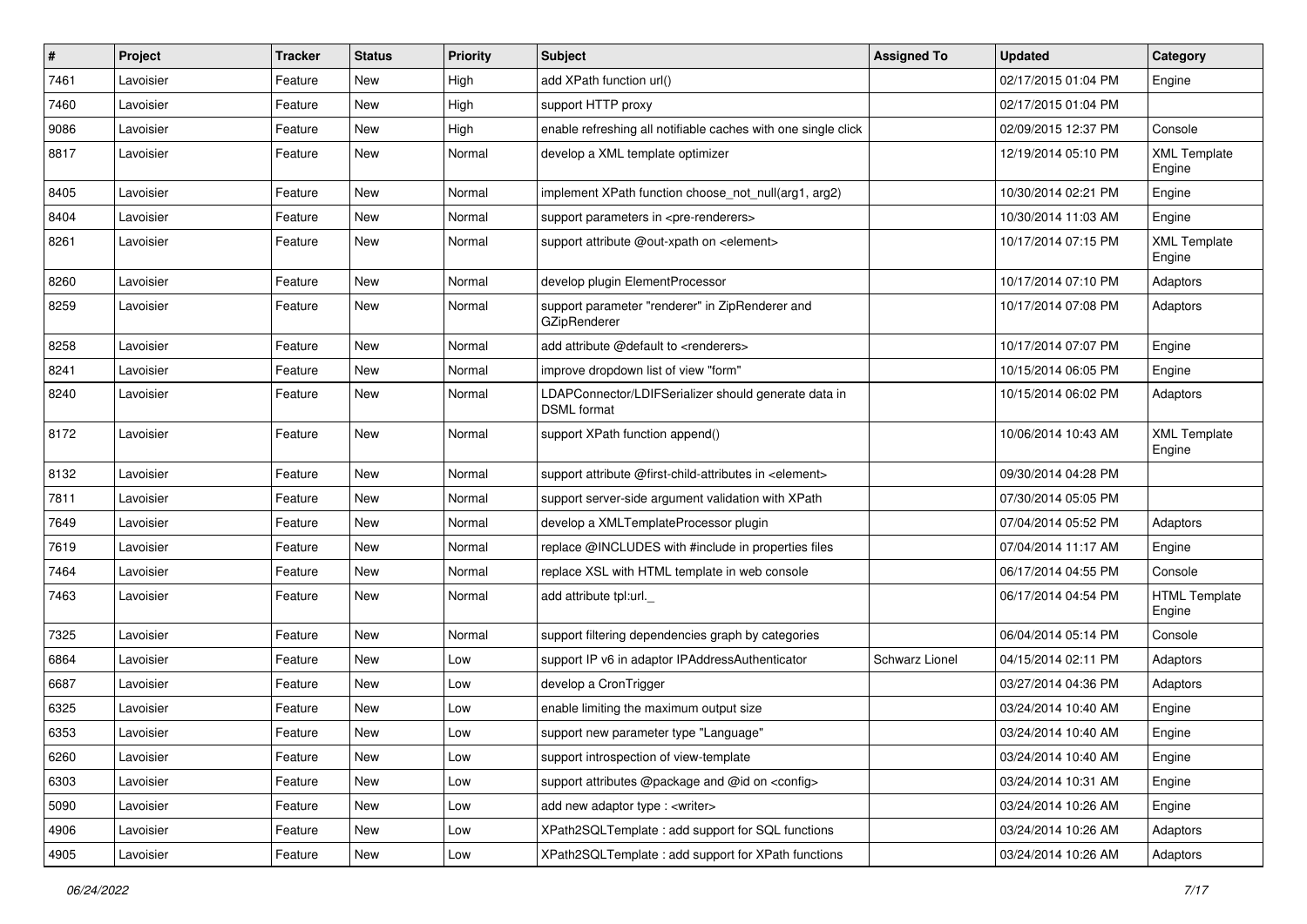| $\pmb{\#}$ | Project                 | <b>Tracker</b> | <b>Status</b> | <b>Priority</b> | <b>Subject</b>                                                                            | <b>Assigned To</b>   | Updated             | Category    |
|------------|-------------------------|----------------|---------------|-----------------|-------------------------------------------------------------------------------------------|----------------------|---------------------|-------------|
| 4904       | Lavoisier               | Feature        | New           | Low             | XPath2SQLTemplate: add support for ORDER BY                                               |                      | 03/24/2014 10:26 AM | Adaptors    |
| 4871       | Lavoisier               | Feature        | New           | Low             | ExcelSerializer                                                                           |                      | 03/24/2014 10:26 AM | Adaptors    |
| 4870       | Lavoisier               | Feature        | New           | Low             | BinarySerializer                                                                          |                      | 03/24/2014 10:26 AM | Adaptors    |
| 4867       | Lavoisier               | Feature        | New           | Low             | ScalaProcessor                                                                            |                      | 03/24/2014 10:26 AM | Adaptors    |
| 4866       | Lavoisier               | Feature        | New           | Low             | <b>XQueryConnector</b>                                                                    |                      | 03/24/2014 10:26 AM | Adaptors    |
| 4865       | Lavoisier               | Feature        | New           | Low             | support remote connection in JMXConnector                                                 |                      | 03/24/2014 10:26 AM | Adaptors    |
| 4863       | Lavoisier               | Feature        | New           | Low             | YAMLRenderer                                                                              |                      | 03/24/2014 10:26 AM | Adaptors    |
| 6360       | Lavoisier               | Feature        | New           | Low             | develop a EntriesProcessor (or a EntriesRenderer)                                         |                      | 03/05/2014 03:22 PM | Adaptors    |
| 4934       | Lavoisier               | Feature        | New           | Low             | implement some additional cache adaptors                                                  |                      | 02/07/2014 04:59 PM | Adaptors    |
| 5009       | Lavoisier               | Feature        | New           | Low             | <b>ICalRenderer</b>                                                                       |                      | 01/21/2014 06:02 PM | Adaptors    |
| 5008       | Lavoisier               | Feature        | New           | Low             | <b>ICalSerializer</b>                                                                     |                      | 01/21/2014 06:01 PM | Adaptors    |
| 5558       | Lavoisier               | Feature        | New           | Low             | add XPath function build xpath()                                                          |                      | 11/29/2013 09:58 AM | Engine      |
| 5525       | Lavoisier               | Feature        | Assigned      | Low             | enable configuring trust-store with a directory                                           | Schwarz Lionel       | 11/19/2013 03:16 PM | Service     |
| 5442       | Lavoisier               | Feature        | New           | Low             | create a view 'stoppoint'                                                                 | Lequeux Olivier      | 10/29/2013 05:02 PM | Console     |
| 8369       | LC <sub>2</sub>         | Feature        | New           | Normal          | Standardize by relying on GNU getopt instead of<br>proprietary cmdline                    | Lafage Vincent       | 10/27/2014 07:06 PM |             |
| 8099       | LC <sub>2</sub>         | Feature        | New           | High            | Add business rule forbidding empty CRT-DSP<br>configuration (at least 1 manu per CRT DSP) | Lafage Vincent       | 10/27/2014 07:00 PM |             |
| 2112       | LC <sub>2</sub>         | Feature        | New           | Low             | Rorc lib                                                                                  |                      | 04/08/2013 06:11 PM |             |
| 2431       | LC <sub>2</sub>         | Feature        | Assigned      | Normal          | Enforce stricter checks on startup precondition                                           | Lafage Vincent       | 02/03/2012 09:54 PM |             |
| 2118       | LC <sub>2</sub>         | Feature        | New           | Low             | Prepare the Command Line Interface of validator to parse<br>rdRam                         | Lafage Vincent       | 10/20/2011 04:20 PM |             |
| 2076       | LC <sub>2</sub>         | Feature        | New           | Low             | Finer grained report for boot Crocus script                                               |                      | 10/11/2011 02:18 PM |             |
| 1255       | LC <sub>2</sub>         | Feature        | Assigned      | Low             | Provide proper Shared-Object name to libraries                                            | Lafage Vincent       | 01/17/2011 01:39 PM |             |
| 1254       | LC <sub>2</sub>         | Feature        | Assigned      | Low             | Add Tooltip for the three LC2 modes                                                       | Lafage Vincent       | 01/17/2011 01:34 PM |             |
| 1232       | LC <sub>2</sub>         | Feature        | Assigned      | Low             | Include parseCrocusVersion in the Crocus Thread                                           | Lafage Vincent       | 01/12/2011 12:18 AM |             |
| 1231       | LC <sub>2</sub>         | Feature        | Assigned      | Low             | Include boot in the Crocus Thread                                                         | Lafage Vincent       | 01/12/2011 12:16 AM |             |
| 1156       | LC <sub>2</sub>         | Feature        | Assigned      | High            | query Marc Status generation & validation options                                         | Lafage Vincent       | 12/07/2010 04:54 PM |             |
| 31881      | Narval Standalone       | Feature        | New           | Normal          | Logs de l'instance                                                                        | Théo Le Guen         | 04/24/2018 03:59 PM |             |
| 35045      | operations-portal-users | Feature        | New           | Normal          | Tasks for the release                                                                     |                      | 09/20/2018 10:48 AM | Others      |
| 35044      | operations-portal-users | Feature        | New           | Normal          | New ROD dashboard                                                                         |                      | 09/20/2018 10:42 AM | Dashboard   |
| 923        | Oval                    | Feature        | New           | Normal          | oval reset                                                                                | <b>Chamont David</b> | 09/20/2010 05:16 PM | Other       |
| 597        | Oval                    | Feature        | New           | Normal          | YAML comme langage de configuration ?                                                     |                      | 05/11/2010 01:36 PM |             |
| 174        | Oval                    | Feature        | New           | High            | oval run -o                                                                               | <b>Chamont David</b> | 10/02/2009 02:47 PM | Run command |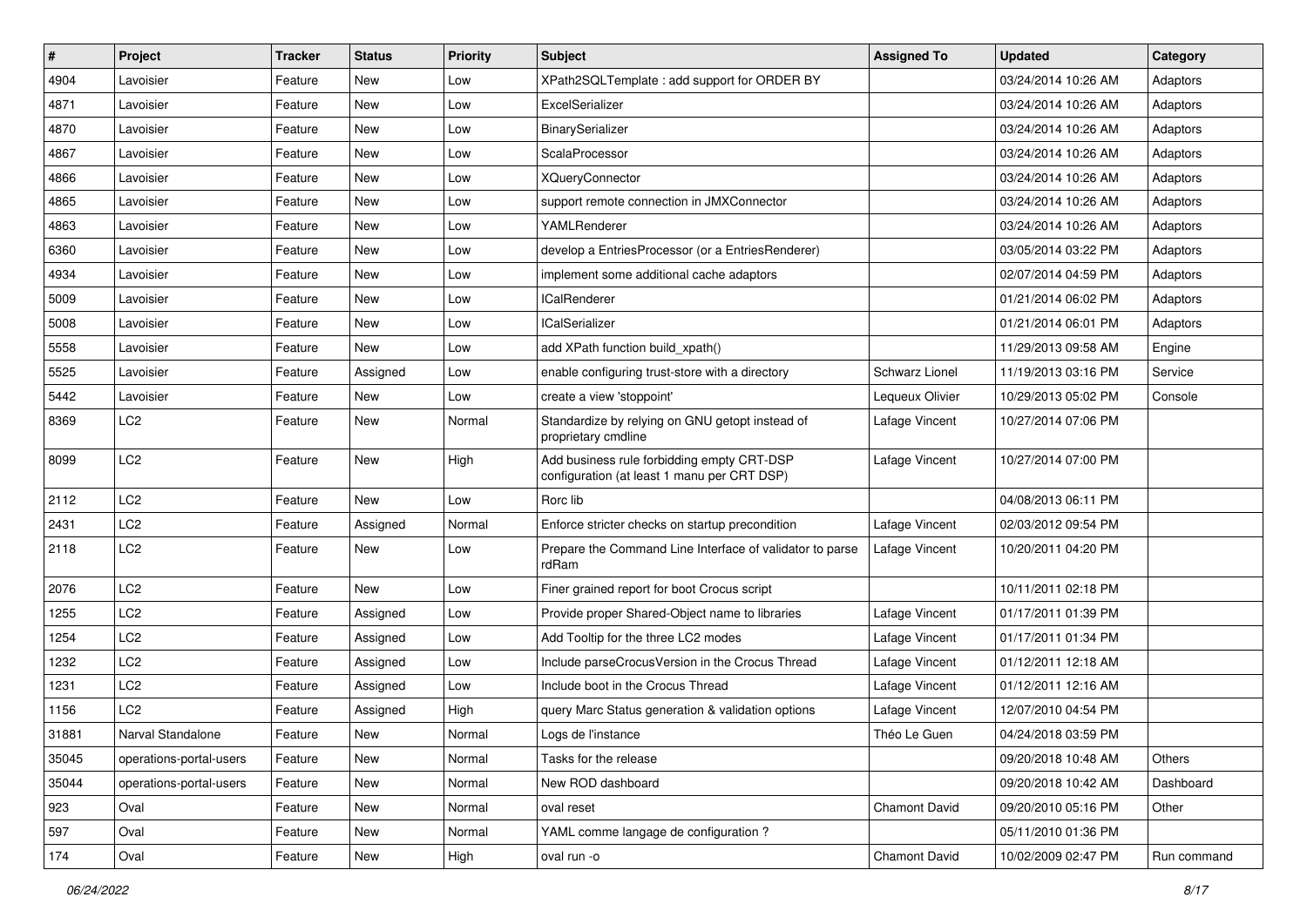| $\vert$ # | Project    | <b>Tracker</b> | <b>Status</b> | <b>Priority</b> | Subject                                                                                                                             | <b>Assigned To</b>   | <b>Updated</b>      | Category       |
|-----------|------------|----------------|---------------|-----------------|-------------------------------------------------------------------------------------------------------------------------------------|----------------------|---------------------|----------------|
| 37        | Oval       | Feature        | New           | Low             | Automatically select the shell flavor                                                                                               | <b>Chamont David</b> | 02/16/2009 07:44 PM | Implementation |
| 36        | Oval       | Feature        | New           | Low             | Extend tasks with begin/end directory commands                                                                                      | <b>Chamont David</b> | 02/16/2009 07:42 PM | Other          |
| 35        | Oval       | Feature        | New           | Normal          | Give less importance to the build step                                                                                              | <b>Chamont David</b> | 02/16/2009 07:41 PM | Documentation  |
| 34        | Oval       | Feature        | New           | Normal          | Extend input/output control                                                                                                         | <b>Chamont David</b> | 02/16/2009 07:27 PM | Implementation |
| 33        | Oval       | Feature        | New           | Normal          | Support for gzipped ref files                                                                                                       | <b>Chamont David</b> | 02/16/2009 07:23 PM | Diff command   |
| 31        | Oval       | Feature        | New           | Normal          | Apply a command to a subdirectory subset?                                                                                           | Chamont David        | 02/16/2009 07:14 PM | Run command    |
| 30        | Oval       | Feature        | New           | High            | Use environments as targets to the step commands                                                                                    | <b>Chamont David</b> | 02/16/2009 07:12 PM | Run command    |
| 29        | Oval       | Feature        | New           | Low             | The build tool should handle directories?                                                                                           | <b>Chamont David</b> | 02/16/2009 07:06 PM | Other          |
| 12976     | <b>PEM</b> | Feature        | New           | Low             | pem-sync co_pem                                                                                                                     |                      | 03/24/2016 05:00 PM |                |
| 12975     | <b>PEM</b> | Feature        | New           | Normal          | pem-sync co_pem                                                                                                                     |                      | 03/24/2016 04:54 PM |                |
| 12974     | <b>PEM</b> | Feature        | New           | Normal          | pem-sync cp_pem                                                                                                                     |                      | 03/24/2016 04:52 PM |                |
| 12961     | <b>PEM</b> | Feature        | New           | Normal          | PEM version                                                                                                                         |                      | 03/24/2016 09:03 AM |                |
| 10273     | <b>PEM</b> | Feature        | New           | Normal          | Easier configuration process                                                                                                        |                      | 07/01/2015 11:11 AM |                |
| 9534      | Pipelet    | Feature        | New           | Normal          | logging of stdout and stderr                                                                                                        |                      | 03/25/2015 02:31 PM |                |
| 8262      | Pipelet    | Feature        | New           | Normal          | LocalRepository: recursive search of segment source<br>script                                                                       |                      | 10/19/2014 05:13 PM |                |
| 3992      | Pipelet    | Feature        | New           | Low             | directory in data with specific color                                                                                               |                      | 02/20/2013 05:19 PM |                |
| 748       | Pipelet    | Feature        | <b>New</b>    | Low             | Git and CVS repositories                                                                                                            | Le Jeune Maude       | 03/11/2011 11:41 AM |                |
| 734       | Pipelet    | Feature        | Assigned      | Low             | Rapport Latex                                                                                                                       | <b>Betoule Marc</b>  | 02/10/2011 11:52 PM | Engine         |
| 45480     | PyROS      | Feature        | New           | High            | **** D1 - System Security & Control                                                                                                 |                      | 05/24/2022 02:55 PM |                |
| 44658     | PyROS      | Feature        | New           | High            | *** SF15 - SST - START&STOP - System Startup<br>(launch), monitoring, and Shutdown                                                  |                      | 05/24/2022 02:55 PM |                |
| 44159     | PyROS      | Feature        | New           | Normal          | *** SF03 - ENV - Environment Monitoring (int/ext,<br>observatory & weather)                                                         |                      | 05/05/2022 09:54 AM |                |
| 45481     | PyROS      | Feature        | New           | Normal          | **** D2 - Users & Programs                                                                                                          |                      | 03/29/2022 09:17 AM |                |
| 44154     | PyROS      | Feature        | In progress   | Normal          | *** SF02 - SCP - Scientific Programs Management                                                                                     |                      | 03/29/2022 09:17 AM |                |
| 44150     | PyROS      | Feature        | In progress   | Normal          | *** SF01 - USR - Users, Roles, and Authorizations<br>Management                                                                     |                      | 03/29/2022 09:14 AM |                |
| 44721     | PyROS      | Feature        | New           | Normal          | *** GF4 - QUAL - Quality & Tests - High level tests<br>(integration & functional), plan tests, validation des<br>exigences (qualif) |                      | 03/16/2022 04:55 PM |                |
| 45485     | PyROS      | Feature        | New           | High            | **** D0 - GENERAL, ADMINISTRATIVE & TECHNICAL                                                                                       |                      | 03/16/2022 04:53 PM |                |
| 44659     | PyROS      | Feature        | New           | Normal          | *** GF3 - INFRA - Hardware, Operating System, Network,<br>Security & Safety                                                         |                      | 03/16/2022 04:51 PM |                |
| 45483     | PyROS      | Feature        | New           | High            | **** D4 - Images production (L0)                                                                                                    |                      | 03/16/2022 07:28 AM |                |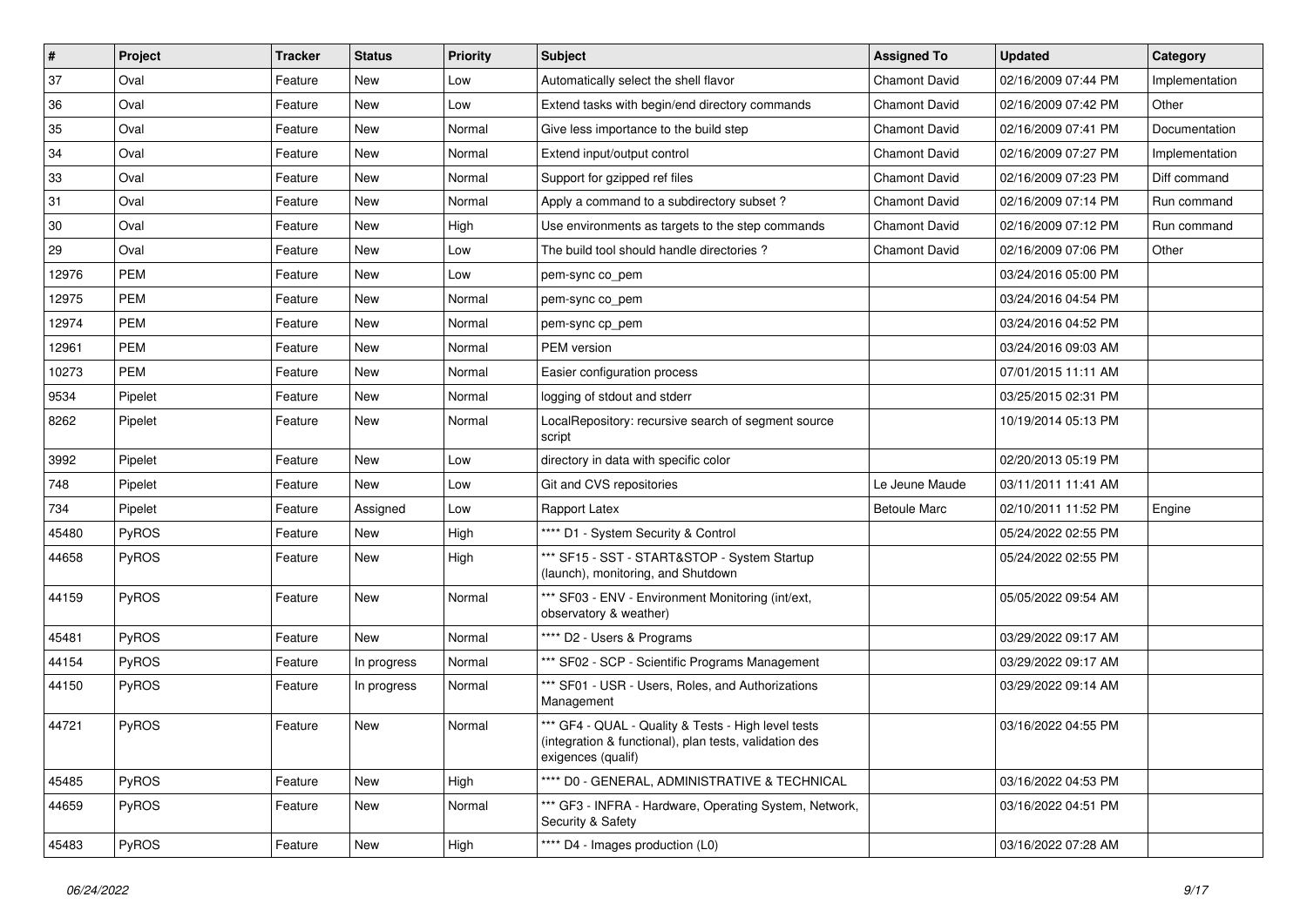| $\vert$ # | <b>Project</b>   | <b>Tracker</b> | <b>Status</b> | <b>Priority</b> | <b>Subject</b>                                                                                                                           | <b>Assigned To</b>  | <b>Updated</b>      | Category  |
|-----------|------------------|----------------|---------------|-----------------|------------------------------------------------------------------------------------------------------------------------------------------|---------------------|---------------------|-----------|
| 44163     | PyROS            | Feature        | New           | Normal          | *** SF09 - CMC - Command Control - Telescope &<br>Instruments Control & Monitoring (DeviceController,<br>AgentDevice)                    |                     | 03/16/2022 07:28 AM |           |
| 44148     | PyROS            | Feature        | New           | High            | *** GF2 - INST - Config, Install, udpate, deploy (IRAP,<br>CNES, TAROT)                                                                  |                     | 03/16/2022 07:27 AM |           |
| 44165     | PyROS            | Feature        | <b>New</b>    | Normal          | *** SF16 - DSH - General monitoring: Dashboard<br>(website)                                                                              |                     | 03/15/2022 11:26 PM |           |
| 44661     | PyROS            | Feature        | New           | Normal          | *** SF13 - IAF - Images Fetching (quicklook & download)                                                                                  |                     | 03/15/2022 04:49 PM |           |
| 44164     | PyROS            | Feature        | New           | Normal          | *** SF12 - IAN - Images Analysis (Triton)                                                                                                |                     | 03/15/2022 04:48 PM |           |
| 44584     | PyROS            | Feature        | New           | Normal          | *** SF10 - CAL - Calibration (Dark/Bias/Flat)                                                                                            |                     | 03/15/2022 04:48 PM |           |
| 44162     | <b>PyROS</b>     | Feature        | New           | High            | *** SF08 - EXE (SOX) - Observation Sequence (SO)<br>eXecution                                                                            |                     | 03/15/2022 04:46 PM |           |
| 44160     | PyROS            | Feature        | <b>New</b>    | Normal          | *** SF07 - PLN - Observation Sequences Planning &<br>Scheduling                                                                          |                     | 03/15/2022 04:46 PM |           |
| 44158     | PyROS            | Feature        | New           | Normal          | *** SF06 - ALR - Alerts Management                                                                                                       |                     | 03/15/2022 04:46 PM |           |
| 44161     | PyROS            | Feature        | New           | High            | *** SF04 - SPV - System Coordination & Supervision :<br>Majordome (Conducting) (head)                                                    |                     | 03/15/2022 04:45 PM |           |
| 44514     | PyROS            | Feature        | New           | Normal          | *** SF11 - IPC - Images Processing (Grenouille)                                                                                          | Klotz Alain         | 03/15/2022 04:44 PM |           |
| 44153     | <b>PyROS</b>     | Feature        | New           | Normal          | *** SF05 - SEQ - Observation Sequences Management                                                                                        | Koralewski Alexis   | 02/23/2022 10:45 AM |           |
| 45482     | PyROS            | Feature        | New           | High            | **** D3 - Sequences submission & plannig                                                                                                 |                     | 02/22/2022 03:01 PM |           |
| 45484     | PyROS            | Feature        | <b>New</b>    | Normal          | **** D5 - Images management (L1-L2)                                                                                                      |                     | 02/02/2022 02:36 PM |           |
| 44151     | PyROS            | Feature        | New           | High            | *** GF1 - PROJ - Project management, documentation,<br>formation des utilisateurs, interfaces, plan de justification<br>de la définition |                     | 01/31/2022 11:32 AM |           |
| 44172     | PyROS            | Feature        | <b>New</b>    | High            | *** SF14 - OCF - Observatory Unit & Site Configuration                                                                                   |                     | 01/29/2022 01:24 AM |           |
| 187       | RIsngCons        | Feature        | <b>New</b>    | Low             | Abort limit/delete/ack                                                                                                                   | <b>Puel Mattieu</b> | 10/07/2009 01:08 PM |           |
| 186       | <b>RIsngCons</b> | Feature        | New           | Normal          | Flood limit                                                                                                                              | <b>Puel Mattieu</b> | 10/07/2009 01:07 PM |           |
| 93        | RIsngCons        | Feature        | New           | Low             | Touche pour forcer le renouvellement de cache                                                                                            |                     | 03/31/2009 10:16 AM |           |
| 87        | RIsngCons        | Feature        | New           | Low             | Limiter la taille du cache                                                                                                               |                     | 03/30/2009 03:32 PM |           |
| 86        | RIsngCons        | Feature        | New           | Low             | Tris dynamiques                                                                                                                          |                     | 03/30/2009 03:31 PM |           |
| 8645      | ROD-DASHBOARD    | Feature        | In progress   | Normal          | ROD dashboard: only verify when closing ticket                                                                                           |                     | 04/21/2021 12:52 PM | Dashboard |
| 202       | Smurf            | Feature        | New           | Low             | Smurf::DB::Getopt add fping to smelect                                                                                                   |                     | 10/21/2009 04:46 PM |           |
| 959       | SphereLib        | Feature        | New           | Low             | intégrer ginp                                                                                                                            |                     | 10/06/2010 11:30 AM |           |
| 890       | SphereLib        | Feature        | New           | Low             | spline with order $!=$ 3                                                                                                                 |                     | 09/06/2010 03:08 PM |           |
| 755       | SphereLib        | Feature        | New           | Normal          | Parallélisation de cat2mask                                                                                                              |                     | 06/14/2010 04:34 PM |           |
| 754       | SphereLib        | Feature        | New           | Normal          | Parallélisation de la routine apodize_mask                                                                                               |                     | 06/14/2010 04:33 PM |           |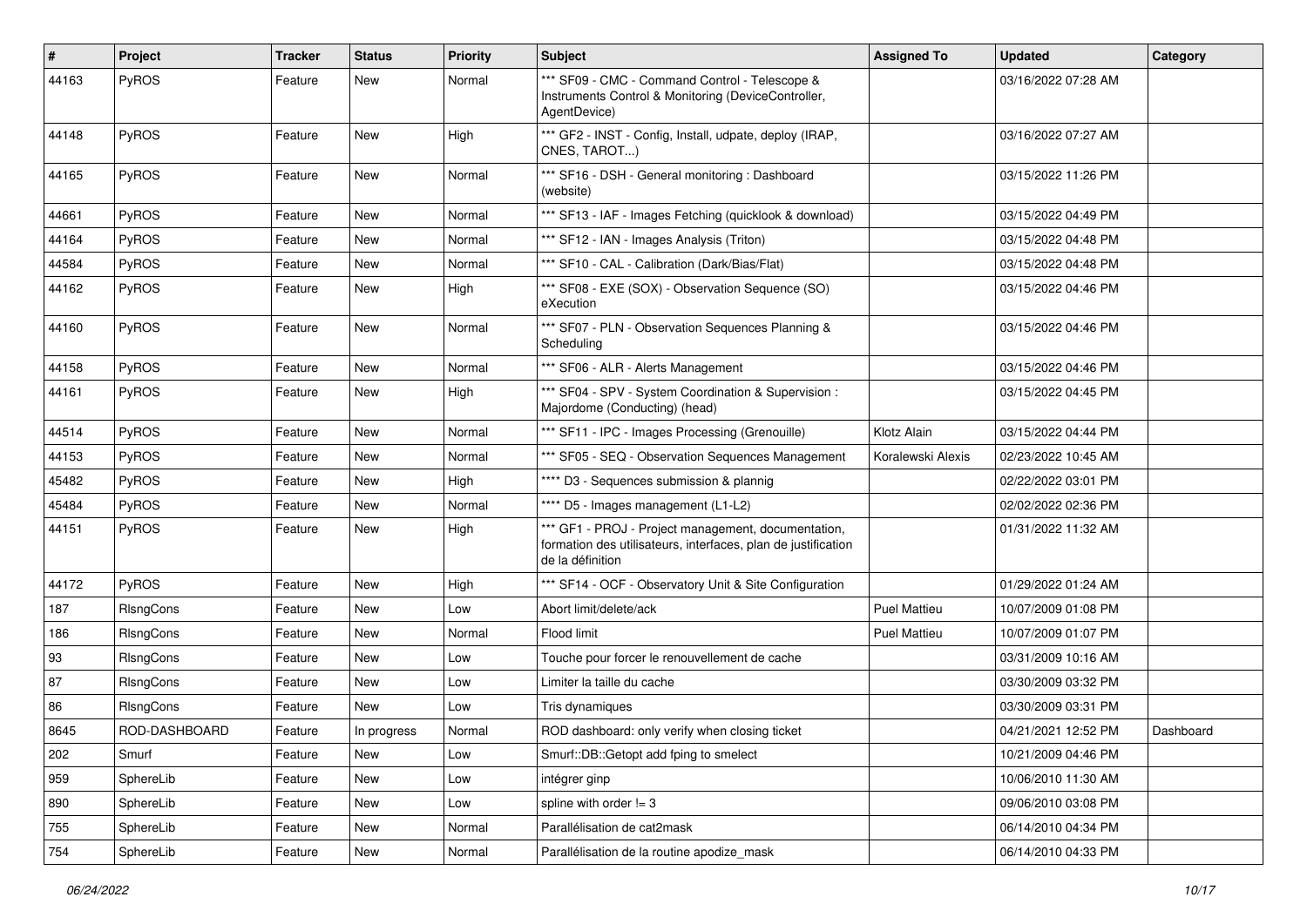| $\vert$ # | Project                 | <b>Tracker</b> | <b>Status</b> | <b>Priority</b> | Subject                                                       | <b>Assigned To</b>       | <b>Updated</b>      | Category                |
|-----------|-------------------------|----------------|---------------|-----------------|---------------------------------------------------------------|--------------------------|---------------------|-------------------------|
| 7486      | <b>Topology Manager</b> | Feature        | New           | Normal          | Modification of information                                   |                          | 06/19/2014 02:41 PM | GUI                     |
| 7483      | <b>Topology Manager</b> | Feature        | New           | Normal          | Protect modification                                          |                          | 06/19/2014 02:27 PM | GUI                     |
| 7072      | <b>Topology Manager</b> | Feature        | Feedback      | Normal          | name main detector                                            | Michelagnoli<br>Caterina | 05/12/2014 01:59 PM | GUI                     |
| 7036      | <b>Topology Manager</b> | Feature        | New           | Normal          | Adding window to choose experiment                            | Legay Eric               | 04/30/2014 03:12 PM | <b>GUI</b>              |
| 7037      | <b>Topology Manager</b> | Feature        | New           | Normal          | Configuration file for TM                                     |                          | 04/30/2014 03:11 PM |                         |
| 5725      | <b>Topology Manager</b> | Feature        | Assigned      | High            | propagation of OFF status to the GTS tree                     | Ralet Damian             | 01/10/2014 05:25 PM |                         |
| 5719      | <b>Topology Manager</b> | Feature        | New           | Low             | Launching server easily                                       | Dosme Nicolas            | 01/09/2014 03:53 PM | Core TM                 |
| 5757      | <b>Topology Manager</b> | Feature        | New           | Low             | Topology manager- error detection in mezzanine                |                          | 01/07/2014 01:29 PM |                         |
| 5726      | <b>Topology Manager</b> | Feature        | New           | Normal          | Display                                                       |                          | 01/06/2014 09:21 AM |                         |
| 5729      | <b>Topology Manager</b> | Feature        | New           | Low             | Title in firefox                                              |                          | 01/03/2014 06:58 PM |                         |
| 37409     | TReqS                   | Feature        | New           | Normal          | Statistiques sur les queues dans les logs                     |                          | 04/11/2019 01:40 PM |                         |
| 9335      | TReqS                   | Feature        | Assigned      | Normal          | SIGINT  TERM   HUP                                            | <b>Chambon Bernard</b>   | 05/06/2015 08:26 AM |                         |
| 423       | TReqS                   | Feature        | New           | High            | Écrire une toolbox pour administration                        |                          | 03/24/2015 04:40 PM |                         |
| 520       | TReqS                   | Feature        | New           | Normal          | Communication entre Serveur et Client sans Base de<br>données |                          | 03/24/2015 04:37 PM |                         |
| 425       | TReqS                   | Feature        | New           | Low             | Durée de vie des métadata                                     |                          | 03/24/2015 04:30 PM |                         |
| 517       | TReqS                   | Feature        | New           | Normal          | Outils d'administation pour Treqs                             |                          | 03/24/2015 04:29 PM |                         |
| 500       | TReqS                   | Feature        | New           | Low             | Injecter les information d'opération vers COLLOS              |                          | 03/24/2015 04:29 PM |                         |
| 516       | TReqS                   | Feature        | New           | Normal          | Désactiver des queues                                         |                          | 03/24/2015 04:24 PM |                         |
| 388       | TReqS                   | Feature        | New           | High            | Possibilités d'interactions avec le serveur TReqS             |                          | 03/24/2015 04:06 PM |                         |
| 416       | TRegS                   | Feature        | In progress   | Normal          | État drainé pour TReqS                                        |                          | 03/24/2015 04:04 PM |                         |
| 8327      | <b>AGATA DAQ</b>        | Support        | Feedback      | Normal          | Adding VAMOS configuration file                               | Saillant Frédéric        | 10/24/2014 01:05 PM | GCC                     |
| 5838      | AGATA DAQ               | Support        | New           | Normal          | /agatadisks                                                   | Aubert Yann              | 01/17/2014 06:07 PM |                         |
| 5684      | <b>AGATA DAQ</b>        | Support        | New           | High            | Hard drive of anode                                           | Aubert Yann              | 01/06/2014 09:24 AM |                         |
| 5739      | <b>AGATA DAO</b>        | Support        | New           | Low             | visu1 out                                                     |                          | 01/04/2014 01:46 PM |                         |
| 16628     | CC-IN2P3                | Support        | New           | Normal          | Sèche cheveux dans le vestiaire                               |                          | 01/12/2017 02:37 PM |                         |
| 10065     | <b>CLASS</b>            | Support        | New           | Normal          | Multi-Threading in CLASS                                      |                          | 06/05/2015 11:30 AM |                         |
| 5710      | <b>ENX</b>              | Support        | Assigned      | Low             | Documentation - Named function                                | Dosme Nicolas            | 02/25/2014 04:58 PM |                         |
| 5572      | ENX                     | Support        | New           | Low             | Cleaning autorconf                                            | Legay Eric               | 11/25/2013 03:23 PM | <b>Driver Generator</b> |
| 5431      | <b>ENX</b>              | Support        | New           | Low             | Cleaning compilation chain                                    | Legay Eric               | 10/29/2013 10:18 AM | <b>ENX Core</b>         |
| 660       | ENX                     | Support        | New           | High            | Documentation                                                 | Legay Eric               | 05/27/2010 10:55 AM | Documentation           |
| 36236     | IN2P3-Forge             | Support        | New           | High            | Synchronisation demandée pour un serveur Mercurial            |                          | 04/13/2021 09:07 AM |                         |
| 35994     | IN2P3-Forge             | Support        | New           | Normal          | Synchronisation demandée pour un serveur Mercurial            |                          | 01/11/2019 03:10 PM |                         |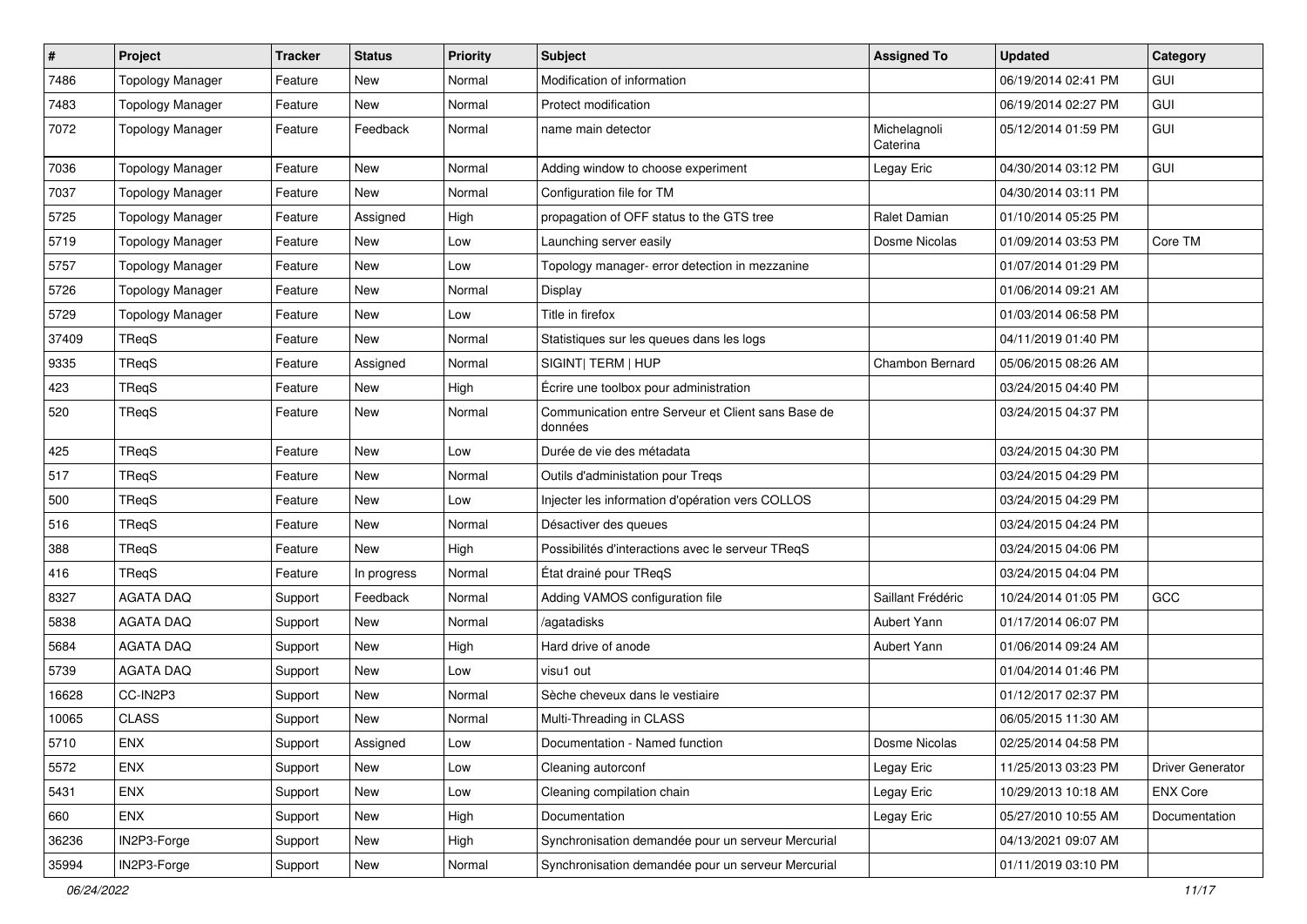| $\pmb{\#}$ | Project                              | <b>Tracker</b> | <b>Status</b> | <b>Priority</b> | <b>Subject</b>                                                     | <b>Assigned To</b> | <b>Updated</b>      | Category        |
|------------|--------------------------------------|----------------|---------------|-----------------|--------------------------------------------------------------------|--------------------|---------------------|-----------------|
| 9491       | JEM-EUSO                             | Support        | New           | Normal          | I need to access also to AWG Euso balloon documents                |                    | 03/18/2015 03:36 PM |                 |
| 5051       | Lavoisier                            | Support        | <b>New</b>    | Normal          | Explain cache trigger workflow                                     | Lequeux Olivier    | 09/13/2013 10:36 AM | Doc             |
| 1258       | LC2                                  | Support        | Assigned      | Low             | Better report of mute FRT                                          | Lafage Vincent     | 09/18/2012 06:15 PM |                 |
| 2109       | LPC Service Informatique             | Support        | New           | Low             | imprimantes                                                        | Jammes Fabrice     | 10/19/2011 10:12 AM |                 |
| 5590       | <b>SIMGRID</b>                       | Support        | Assigned      | Normal          | Create msg_storage_management group in DOXYGEN ?!                  | Veyre Pierre       | 11/29/2013 10:20 AM |                 |
| 7039       | <b>Topology Manager</b>              | Support        | Feedback      | Normal          | Updating doc                                                       | Legay Eric         | 05/06/2014 01:32 PM | Core TM         |
| 7041       | <b>Topology Manager</b>              | Support        | New           | Normal          | Sub repositories                                                   |                    | 04/30/2014 03:52 PM |                 |
| 7035       | <b>AGATA DAQ</b>                     | Task           | Feedback      | High            | Get end of run magic script                                        | Dosme Nicolas      | 05/06/2014 02:07 PM |                 |
| 16764      | APCScheduler                         | Task           | Assigned      | Normal          | Réunion TEST                                                       | Colley Jean-Marc   | 01/26/2017 06:44 PM |                 |
| 11522      | <b>CLASS</b>                         | Task           | <b>New</b>    | Normal          | Separate the separation plant from the fabrication plant           |                    | 12/16/2015 10:22 AM |                 |
| 4932       | <b>DCOD</b>                          | Task           | New           | Low             | DCOD testing                                                       | Grave Xavier       | 08/26/2013 03:35 PM |                 |
| 5688       | Electronic Control and<br>Monitoring | Task           | New           | Low             | Mercurialiser configuration files                                  | Legay Eric         | 12/19/2013 09:59 AM |                 |
| 3851       | <b>ENX</b>                           | Task           | <b>New</b>    | Low             | [named register] Tagging new print                                 |                    | 01/22/2013 05:04 PM | <b>ENX Core</b> |
| 3833       | <b>ENX</b>                           | Task           | <b>New</b>    | Low             | [named register] Modifying MD and MM command type                  |                    | 01/17/2013 06:06 PM | <b>ENX Core</b> |
| 3832       | <b>ENX</b>                           | Task           | New           | Low             | [named register] New control                                       |                    | 01/17/2013 06:04 PM | <b>ENX Core</b> |
| 5547       | G4IDS                                | Task           | New           | Normal          | [Three Body Decay]                                                 | Sotty Christophe   | 11/22/2013 01:47 PM |                 |
| 5535       | G4IDS                                | Task           | <b>New</b>    | Normal          | [Config 2009-2012] Beta-"gamma (induced)" coincidences             | Sotty Christophe   | 11/20/2013 02:39 PM |                 |
| 5538       | G4IDS                                | Task           | <b>New</b>    | Normal          | [Config 2009-2012] MiniBall Efficiency                             | Sotty Christophe   | 11/20/2013 02:35 PM |                 |
| 5537       | G4IDS                                | Task           | New           | Low             | [Config 2009-2012] Estimated position of the implantation<br>point | Sotty Christophe   | 11/20/2013 02:21 PM |                 |
| 5536       | G4IDS                                | Task           | <b>New</b>    | Low             | [Config 2009-2012] Gaussian-like vs Point-like source              | Sotty Christophe   | 11/20/2013 02:01 PM |                 |
| 51461      | <b>GRAND</b>                         | Task           | <b>New</b>    | Normal          | WP 4.4: pipeline simulation                                        |                    | 06/24/2022 03:13 PM | soft simu       |
| 51442      | <b>GRAND</b>                         | Task           | New           | Normal          | WP 4.3: workflow and scheduler                                     |                    | 06/24/2022 03:03 PM | infra soft      |
| 49899      | <b>GRAND</b>                         | Task           | New           | Normal          | WP 2.4: antenna network simulation                                 |                    | 06/24/2022 02:48 PM |                 |
| 49895      | <b>GRAND</b>                         | Task           | <b>New</b>    | Normal          | WP 2: GRANDLIB modelization and software                           |                    | 06/24/2022 02:48 PM |                 |
| 49898      | <b>GRAND</b>                         | Task           | New           | Normal          | WP 2.3: unit detector modeling and coding                          |                    | 06/24/2022 02:11 PM |                 |
| 49910      | <b>GRAND</b>                         | Task           | <b>New</b>    | Normal          | WP 3.1: manage data event DB                                       |                    | 06/24/2022 01:55 PM |                 |
| 51444      | GRAND                                | Task           | New           | Normal          | WP 3.5: infra documentation                                        |                    | 06/24/2022 01:50 PM | infra soft      |
| 49909      | <b>GRAND</b>                         | Task           | New           | Normal          | WP 3: software infra and database                                  |                    | 06/24/2022 01:48 PM |                 |
| 49914      | GRAND                                | Task           | New           | Normal          | WP 3.4: code distribution, software env.                           |                    | 06/24/2022 01:41 PM |                 |
| 49928      | <b>GRAND</b>                         | Task           | New           | Normal          | WP 6.3: testbench                                                  |                    | 06/24/2022 12:58 PM |                 |
| 49927      | <b>GRAND</b>                         | Task           | New           | Normal          | WP 6.2: analytical method                                          |                    | 06/24/2022 12:41 PM |                 |
| 49939      | GRAND                                | Task           | New           | Normal          | WP 9.4: data taking                                                |                    | 06/23/2022 08:19 PM |                 |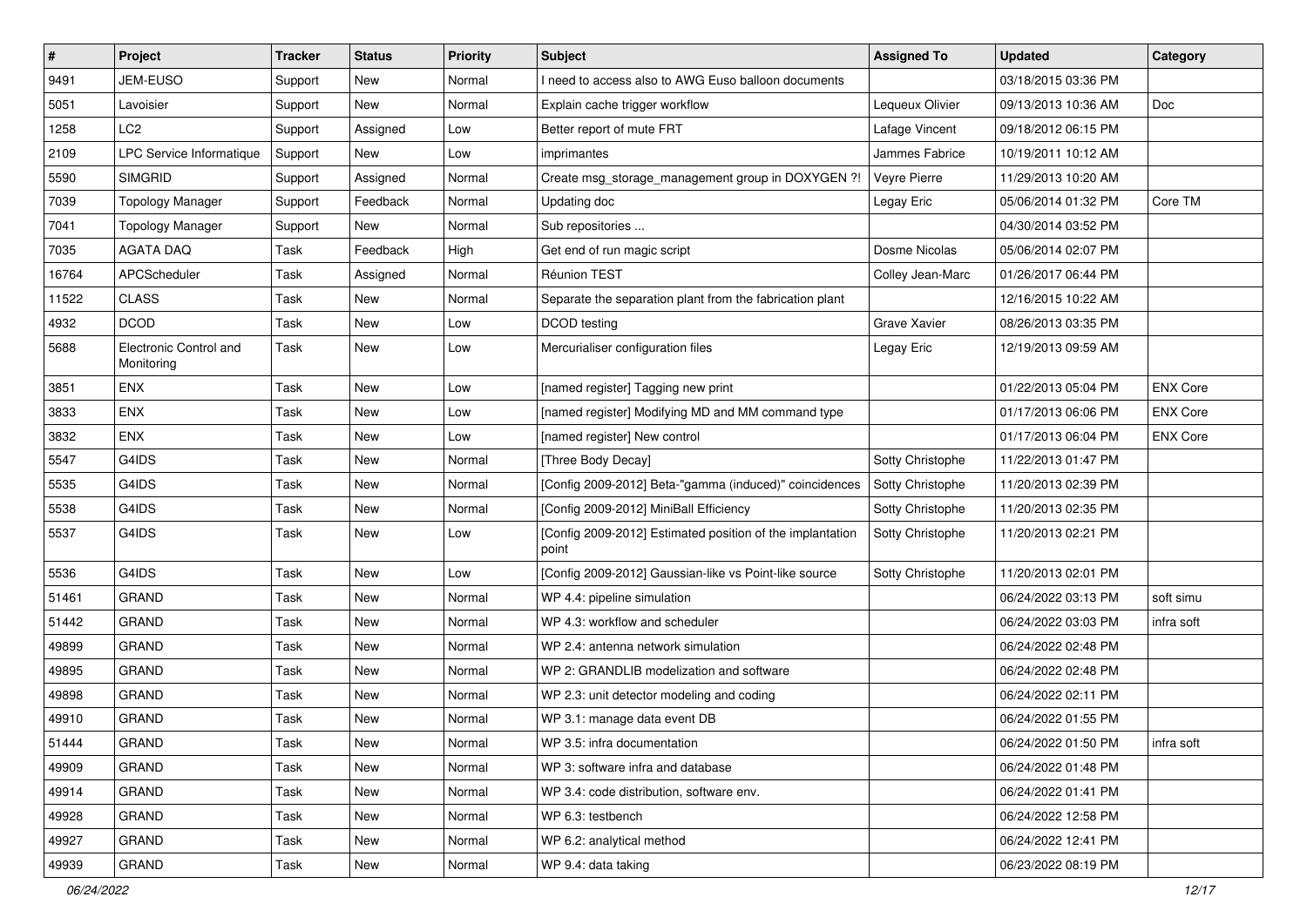| $\vert$ # | Project      | <b>Tracker</b> | <b>Status</b> | <b>Priority</b> | <b>Subject</b>                                 | <b>Assigned To</b> | <b>Updated</b>      | Category |
|-----------|--------------|----------------|---------------|-----------------|------------------------------------------------|--------------------|---------------------|----------|
| 49929     | <b>GRAND</b> | Task           | <b>New</b>    | Normal          | WP 6.4: frontend implementation                |                    | 04/14/2022 02:24 PM |          |
| 49945     | <b>GRAND</b> | Task           | <b>New</b>    | Normal          | WP 11: improvement dating of events            | voisin vincent     | 03/22/2022 02:31 PM |          |
| 49936     | <b>GRAND</b> | Task           | <b>New</b>    | Normal          | WP 9.1: detector design adaptation             |                    | 03/21/2022 03:18 PM |          |
| 49926     | <b>GRAND</b> | Task           | <b>New</b>    | Normal          | WP 6.1: neuronal network method                |                    | 03/21/2022 01:40 PM |          |
| 49930     | <b>GRAND</b> | Task           | <b>New</b>    | Normal          | WP 7: second level trigger (SLT)               |                    | 03/21/2022 10:28 AM |          |
| 49934     | <b>GRAND</b> | Task           | New           | Normal          | WP 8.3: trigger evaluation                     |                    | 03/21/2022 10:28 AM |          |
| 49931     | <b>GRAND</b> | Task           | <b>New</b>    | Normal          | WP 8: data reconstruction study                |                    | 03/21/2022 10:28 AM |          |
| 49925     | <b>GRAND</b> | Task           | New           | Normal          | WP 6: first level trigger (FLT)                |                    | 03/21/2022 10:28 AM |          |
| 49908     | <b>GRAND</b> | Task           | New           | Normal          | WP 1.3 : LPNHE WP coordination                 | Martineau Olivier  | 03/20/2022 05:35 PM |          |
| 49911     | <b>GRAND</b> | Task           | New           | Normal          | WP 3.2: calibration monotoring DB              |                    | 03/18/2022 05:13 PM |          |
| 49924     | <b>GRAND</b> | Task           | New           | Normal          | WP 5.2: noise event selection                  |                    | 03/18/2022 05:13 PM |          |
| 49923     | <b>GRAND</b> | Task           | New           | Normal          | WP 5.5: EAS selection                          |                    | 03/18/2022 05:13 PM |          |
| 49922     | <b>GRAND</b> | Task           | New           | Normal          | WP 5.4: reconstruction                         |                    | 03/18/2022 05:13 PM |          |
| 49918     | <b>GRAND</b> | Task           | <b>New</b>    | Normal          | WP 5: GP 13/100 experimental DB analysis       |                    | 03/18/2022 05:13 PM |          |
| 49901     | <b>GRAND</b> | Task           | <b>New</b>    | Normal          | WP 2.6: common tools                           |                    | 03/18/2022 05:13 PM |          |
| 49921     | <b>GRAND</b> | Task           | New           | Normal          | WP 5.3: calibration                            |                    | 03/18/2022 05:13 PM |          |
| 49919     | <b>GRAND</b> | Task           | New           | Normal          | WP 5.1: data taking                            |                    | 03/18/2022 05:13 PM |          |
| 49905     | <b>GRAND</b> | Task           | New           | Normal          | WP 1: GRAND management                         |                    | 03/18/2022 05:13 PM |          |
| 49906     | <b>GRAND</b> | Task           | New           | Normal          | WP 1.1: finance                                |                    | 03/18/2022 05:13 PM |          |
| 49904     | <b>GRAND</b> | Task           | New           | Normal          | WP 2.9: detector monotoring                    |                    | 03/18/2022 05:13 PM |          |
| 49903     | <b>GRAND</b> | Task           | New           | Normal          | WP 2.8: detector calibration                   |                    | 03/18/2022 05:13 PM |          |
| 49902     | <b>GRAND</b> | Task           | New           | Normal          | WP 2.7: code quality and documentation         | Colley Jean-Marc   | 03/18/2022 05:13 PM |          |
| 49896     | GRAND        | Task           | New           | Normal          | WP 2.1: software architecture and optimization |                    | 03/18/2022 05:13 PM |          |
| 49944     | <b>GRAND</b> | Task           | New           | Normal          | WP 10.3: data analysis                         |                    | 03/18/2022 04:45 PM |          |
| 49943     | <b>GRAND</b> | Task           | New           | Normal          | WP 10.2: data taking                           |                    | 03/18/2022 04:45 PM |          |
| 49942     | <b>GRAND</b> | Task           | New           | Normal          | WP 10.1: deployment                            |                    | 03/18/2022 04:45 PM |          |
| 49941     | <b>GRAND</b> | Task           | <b>New</b>    | Normal          | WP 10: GP 300 setup                            |                    | 03/18/2022 04:45 PM |          |
| 49933     | GRAND        | Task           | New           | Normal          | WP 8.2: final reconstruction                   |                    | 03/18/2022 04:39 PM |          |
| 49932     | <b>GRAND</b> | Task           | New           | Normal          | WP 8.1: SLT info definition                    |                    | 03/18/2022 04:39 PM |          |
| 49940     | <b>GRAND</b> | Task           | New           | Normal          | WP 9.5: data analysis                          |                    | 03/18/2022 03:35 PM |          |
| 49937     | GRAND        | Task           | New           | Normal          | WP 9.2: production detector adaptation         |                    | 03/18/2022 03:32 PM |          |
| 49938     | GRAND        | Task           | New           | Normal          | WP 9.3: deployment commissioning               |                    | 03/18/2022 03:27 PM |          |
| 49917     | GRAND        | Task           | New           | Normal          | WP 4.2: validation                             |                    | 03/18/2022 03:08 PM |          |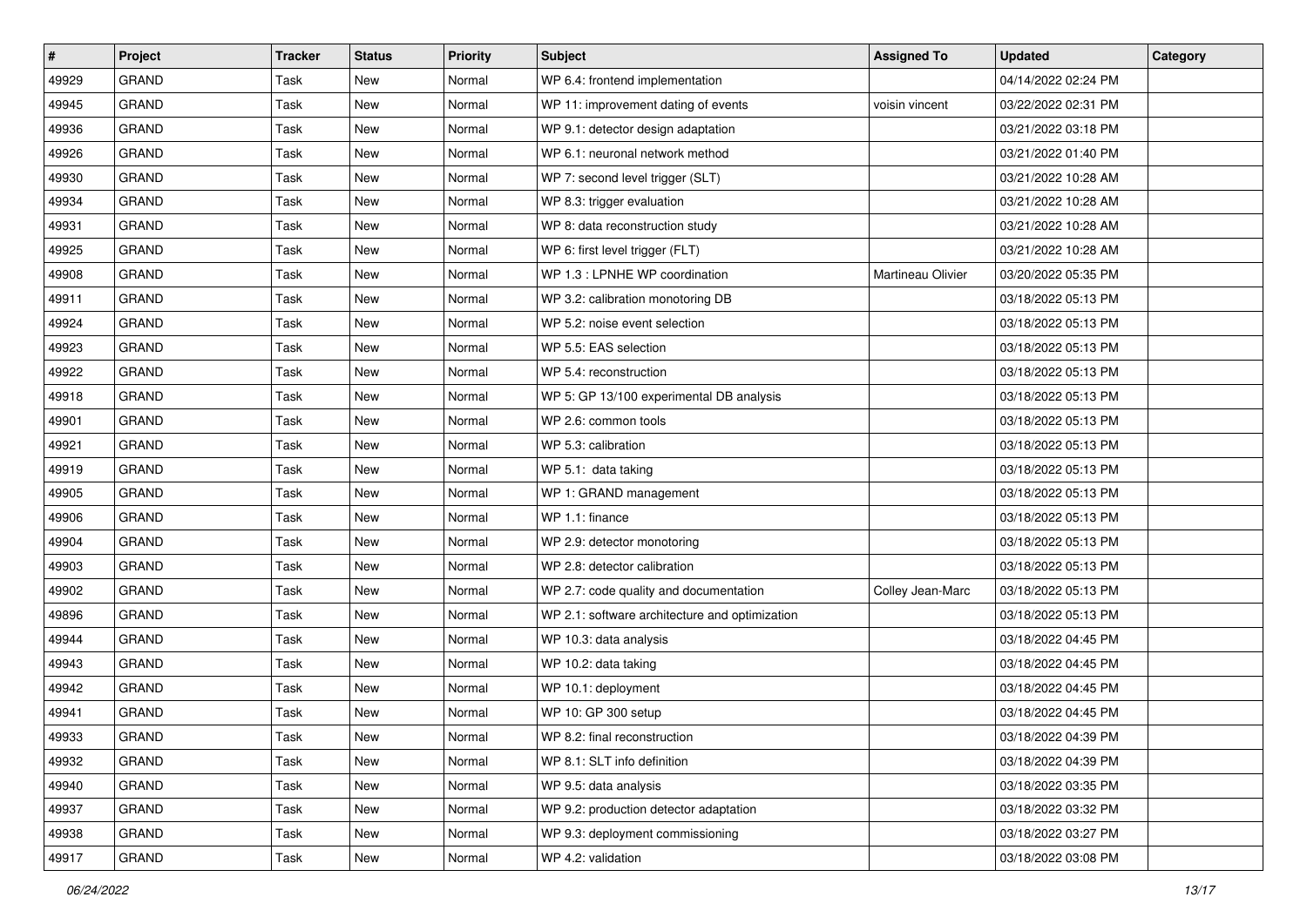| #     | Project       | <b>Tracker</b> | <b>Status</b> | <b>Priority</b> | Subject                                                                            | <b>Assigned To</b>     | <b>Updated</b>      | Category |
|-------|---------------|----------------|---------------|-----------------|------------------------------------------------------------------------------------|------------------------|---------------------|----------|
| 49916 | <b>GRAND</b>  | Task           | <b>New</b>    | Normal          | WP 4.1: production, storing & management                                           |                        | 03/18/2022 03:06 PM |          |
| 49912 | <b>GRAND</b>  | Task           | <b>New</b>    | Normal          | WP 3.3: manage software infra : CI, quality, DB engine                             |                        | 03/18/2022 03:03 PM |          |
| 49900 | <b>GRAND</b>  | Task           | <b>New</b>    | Normal          | WP 2.5: reconstruction method                                                      |                        | 03/18/2022 02:57 PM |          |
| 49897 | <b>GRAND</b>  | Task           | New           | Normal          | WP 2.2: input output format fie                                                    |                        | 03/18/2022 12:22 AM |          |
| 49935 | <b>GRAND</b>  | Task           | <b>New</b>    | Normal          | WP 9: Nançay setup                                                                 |                        | 03/18/2022 12:20 AM |          |
| 49915 | <b>GRAND</b>  | Task           | New           | Normal          | WP 4: Creating GRAND simulation                                                    |                        | 03/18/2022 12:20 AM |          |
| 9525  | <b>IGOSat</b> | Task           | New           | Normal          | (ODB / SCAO) Conception de la SCAO / Interfaçage avec<br><b>I'ODB</b>              |                        | 03/27/2015 10:11 AM |          |
| 9528  | <b>IGOSat</b> | Task           | <b>New</b>    | Normal          | phases projet                                                                      |                        | 03/24/2015 03:58 PM |          |
| 9137  | <b>IGOSat</b> | Task           | New           | Normal          | (PRO) Phase C                                                                      |                        | 03/24/2015 03:58 PM |          |
| 9136  | <b>IGOSat</b> | Task           | New           | Normal          | (PRO) Phase B                                                                      |                        | 03/24/2015 03:58 PM |          |
| 9099  | <b>IGOSat</b> | Task           | In progress   | Normal          | (PRO) Phase A                                                                      |                        | 03/24/2015 03:58 PM |          |
| 9527  | <b>IGOSat</b> | Task           | New           | Normal          | (SAE / ODB) Réalisation de cartes électroniques pour le<br>satellite IGOSat        |                        | 03/24/2015 03:52 PM |          |
| 9526  | <b>IGOSat</b> | Task           | New           | Normal          | (SCI) Electronique d'acquisition de l'instrument<br>Scintillateur                  |                        | 03/24/2015 03:50 PM |          |
| 9524  | <b>IGOSat</b> | Task           | New           | Normal          | (ODB) Logiciel de Vol                                                              |                        | 03/24/2015 03:41 PM |          |
| 9111  | <b>IGOSat</b> | Task           | Assigned      | Normal          | (TEL) Mise en oeuvre de la carte de télécommunication                              |                        | 03/24/2015 03:36 PM |          |
| 9151  | <b>IGOSat</b> | Task           | <b>New</b>    | Normal          | (ODB) Code de simulation fonctionelle                                              |                        | 02/18/2015 05:13 PM |          |
| 9116  | <b>IGOSat</b> | Task           | Assigned      | Normal          | (STM) Conception mécanique                                                         |                        | 02/11/2015 03:43 PM |          |
| 9115  | <b>IGOSat</b> | Task           | Assigned      | Normal          | (SCI) Banc de test du scintillateur, simulations et<br>estimation de la dose reçue |                        | 02/11/2015 03:41 PM |          |
| 9109  | <b>IGOSat</b> | Task           | Assigned      | Normal          | (SYS) Ingénierie système                                                           |                        | 02/11/2015 02:05 PM |          |
| 9108  | <b>IGOSat</b> | Task           | Assigned      | Normal          | (SCA) Modélisation de la boucle de contrôle SCAO                                   |                        | 02/11/2015 02:00 PM |          |
| 9098  | <b>IGOSat</b> | Task           | Assigned      | Normal          | (SCA) Capteurs d'attitude et Banc de Contrôle                                      |                        | 02/11/2015 01:57 PM |          |
| 9103  | <b>IGOSat</b> | Task           | Assigned      | Normal          | (SCI) Banc de test du scintillateur                                                |                        | 02/10/2015 06:48 PM |          |
| 9102  | <b>IGOSat</b> | Task           | Assigned      | Normal          | (SOL) Conception de la station sol                                                 |                        | 02/10/2015 06:48 PM |          |
| 9101  | <b>IGOSat</b> | Task           | Assigned      | Normal          | (STM) Réalisation d'un modèle structurel et thermique                              |                        | 02/10/2015 06:48 PM |          |
| 9100  | <b>IGOSat</b> | Task           | Assigned      | Normal          | (SAE) Réalisation d'un banc de test du système<br>d'alimentation électrique        |                        | 02/10/2015 06:48 PM |          |
| 48758 | LabInvent     | Task           | New           | Immediate       | Modifs demandées par C. Feugeade le 18/1/22                                        | <b>Pallier Etienne</b> | 01/19/2022 04:22 PM |          |
| 47960 | LabInvent     | Task           | New           | Immediate       | <b>CHAMPS</b>                                                                      |                        | 01/19/2022 03:51 PM |          |
| 47890 | LabInvent     | Task           | New           | High            | Commander (demande achat)                                                          |                        | 01/19/2022 03:48 PM |          |
| 48223 | LabInvent     | Task           | New           | Normal          | instance perso (docker)                                                            |                        | 12/13/2021 11:08 AM |          |
| 47947 | LabInvent     | Task           | New           | High            | docker only                                                                        |                        | 12/13/2021 11:07 AM |          |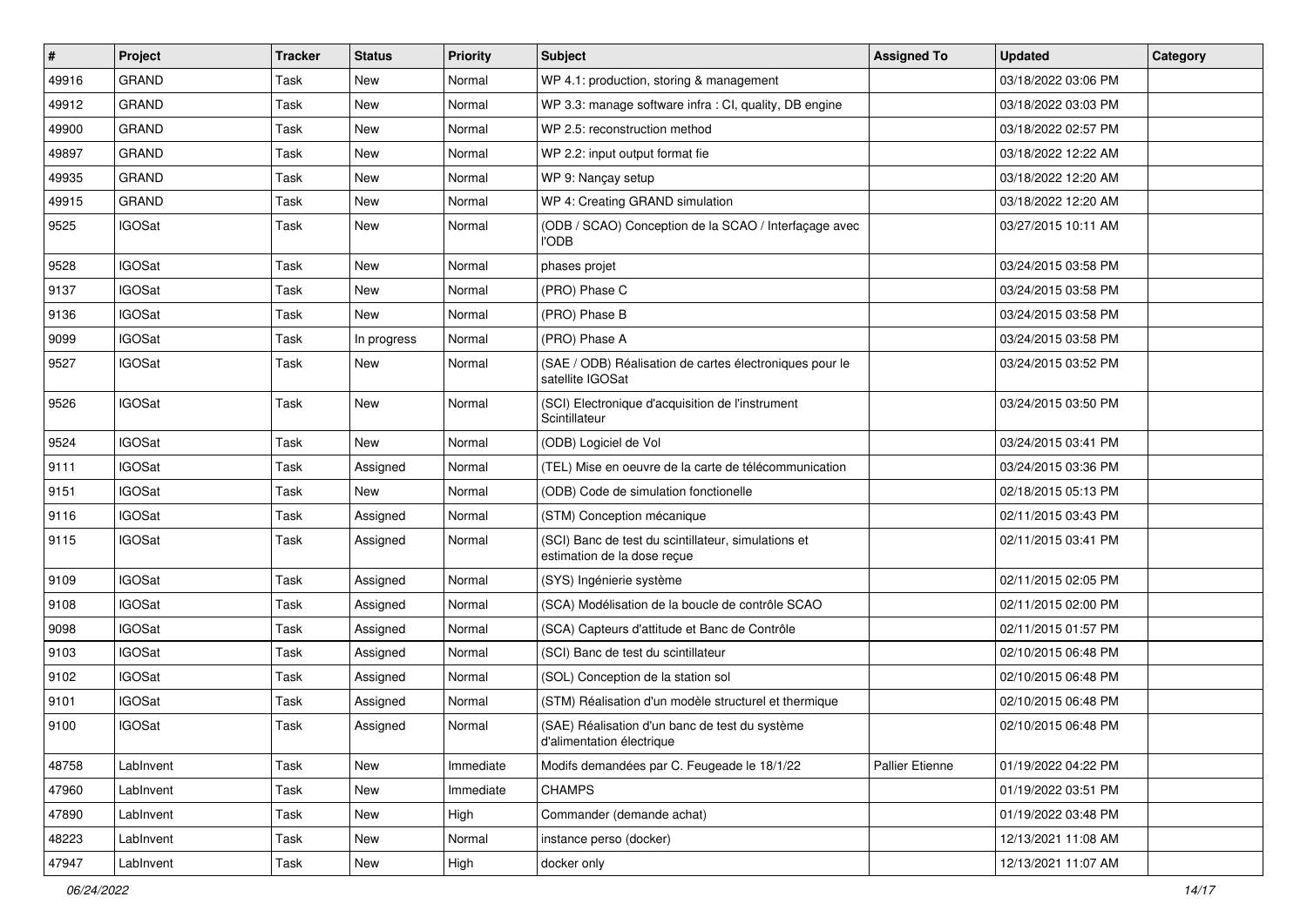| $\pmb{\#}$ | Project   | <b>Tracker</b> | <b>Status</b> | <b>Priority</b> | <b>Subject</b>                                                               | <b>Assigned To</b> | <b>Updated</b>      | Category |
|------------|-----------|----------------|---------------|-----------------|------------------------------------------------------------------------------|--------------------|---------------------|----------|
| 47926      | LabInvent | Task           | New           | High            | Instance DEMO docker - à installer sur hyp2 puis sur VM<br>pweb3             |                    | 12/13/2021 11:07 AM |          |
| 48222      | LabInvent | Task           | <b>New</b>    | Normal          | (NEW func) Gérer Suivi d'un User                                             |                    | 12/13/2021 10:39 AM |          |
| 48005      | LabInvent | Task           | New           | Normal          | <b>Bugfix toutes les Deprecated Errors</b>                                   |                    | 12/06/2021 02:37 PM |          |
| 47946      | LabInvent | Task           | <b>New</b>    | Normal          | classic only                                                                 |                    | 12/03/2021 09:50 AM |          |
| 47922      | LabInvent | Task           | New           | Immediate       | Passer directement à v3.LAST (3.10.1)                                        |                    | 12/02/2021 04:45 PM |          |
| 47905      | LabInvent | Task           | <b>New</b>    | Urgent          | Read (index & view) (generic)                                                |                    | 12/01/2021 11:21 AM |          |
| 47899      | LabInvent | Task           | New           | Urgent          | view (generic)                                                               |                    | 12/01/2021 11:21 AM |          |
| 47903      | LabInvent | Task           | New           | Urgent          | Rappels automatiques pour les suivis récurrents<br>(périodiques)             |                    | 12/01/2021 11:17 AM |          |
| 47901      | LabInvent | Task           | <b>New</b>    | Urgent          | Read (view & index)                                                          |                    | 12/01/2021 11:17 AM |          |
| 47873      | LabInvent | Task           | <b>New</b>    | Normal          | Model (Entity & Table)                                                       |                    | 12/01/2021 09:37 AM |          |
| 47966      | LabInvent | Task           | New           | Normal          | Ajouter test Commande (avec devis joint)                                     |                    | 11/30/2021 04:17 PM |          |
| 47912      | LabInvent | Task           | <b>New</b>    | High            | (VUE) Elements et Helper                                                     |                    | 11/30/2021 03:51 PM |          |
| 47914      | LabInvent | Task           | <b>New</b>    | High            | index (generic)                                                              |                    | 11/30/2021 03:50 PM |          |
| 47906      | LabInvent | Task           | New           | Urgent          | Champs virtuels                                                              |                    | 11/30/2021 03:50 PM |          |
| 47897      | LabInvent | Task           | New           | High            | *** F - Stats (Users)                                                        |                    | 11/30/2021 03:48 PM |          |
| 47942      | LabInvent | Task           | <b>New</b>    | High            | index (generic)                                                              |                    | 11/30/2021 03:48 PM |          |
| 47937      | LabInvent | Task           | New           | High            | Read (index & view) (generic ?)                                              |                    | 11/30/2021 03:48 PM |          |
| 47927      | LabInvent | Task           | <b>New</b>    | High            | A gérer via fichier conf YAML                                                |                    | 11/30/2021 03:47 PM |          |
| 47867      | LabInvent | Task           | New           | High            | *** F - Autorisations (Users)                                                |                    | 11/30/2021 03:47 PM |          |
| 47886      | LabInvent | Task           | <b>New</b>    | Urgent          | Notifications                                                                |                    | 11/30/2021 03:45 PM |          |
| 47874      | LabInvent | Task           | <b>New</b>    | Urgent          | <b>Stats</b>                                                                 |                    | 11/30/2021 03:44 PM |          |
| 47878      | LabInvent | Task           | <b>New</b>    | High            | Autres                                                                       |                    | 11/30/2021 03:44 PM |          |
| 47884      | LabInvent | Task           | <b>New</b>    | High            | partitionnement par Site (besoin IP2I/LMA)                                   |                    | 11/30/2021 03:43 PM |          |
| 47877      | LabInvent | Task           | New           | High            | find (search)                                                                |                    | 11/30/2021 03:43 PM |          |
| 47952      | LabInvent | Task           | <b>New</b>    | High            | Ecran d'accueil à restructurer                                               |                    | 11/30/2021 03:43 PM |          |
| 47936      | LabInvent | Task           | <b>New</b>    | High            | 3-4 - TBO & ARCHIVED                                                         |                    | 11/30/2021 03:43 PM |          |
| 47934      | Lablnvent | Task           | New           | High            | LIFECYCLE (Status) : CREATED => (TBO) =><br>VALIDATED => $TBA$ => $ARCHIVED$ |                    | 11/30/2021 03:43 PM |          |
| 47882      | LabInvent | Task           | New           | High            | Delete - delete                                                              |                    | 11/30/2021 03:42 PM |          |
| 47881      | LabInvent | Task           | New           | High            | Read - view                                                                  |                    | 11/30/2021 03:42 PM |          |
| 47876      | LabInvent | Task           | New           | High            | CRUD                                                                         |                    | 11/30/2021 03:42 PM |          |
| 47872      | LabInvent | Task           | New           | High            | <b>Actions &amp; Vues</b>                                                    |                    | 11/30/2021 03:42 PM |          |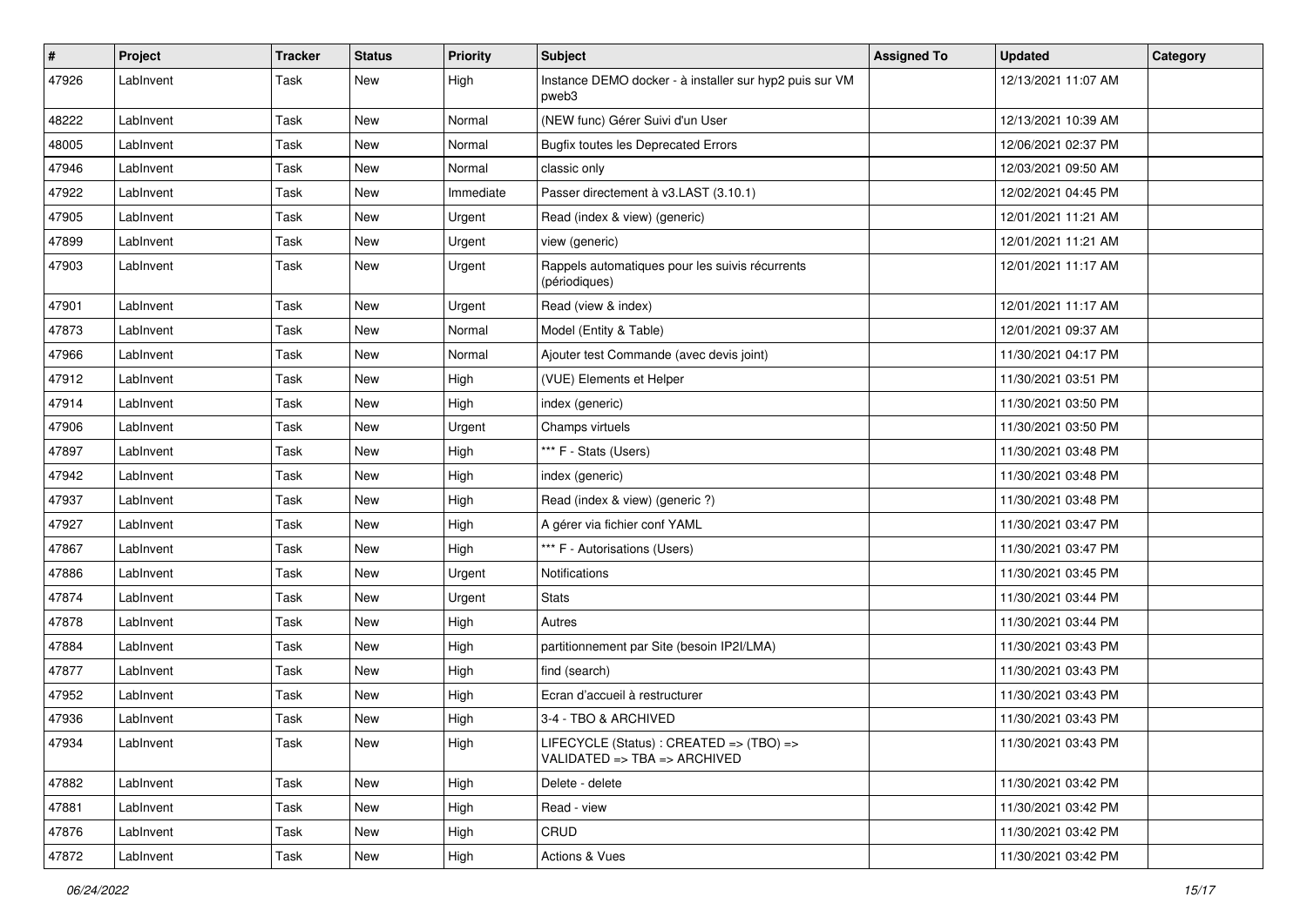| #     | Project                           | <b>Tracker</b> | <b>Status</b> | <b>Priority</b> | <b>Subject</b>                                                                            | <b>Assigned To</b> | <b>Updated</b>      | Category |
|-------|-----------------------------------|----------------|---------------|-----------------|-------------------------------------------------------------------------------------------|--------------------|---------------------|----------|
| 47879 | LabInvent                         | Task           | New           | High            | Create/Update - add_edit                                                                  |                    | 11/30/2021 03:42 PM |          |
| 47870 | LabInvent                         | Task           | <b>New</b>    | Normal          | Tests (Materiels)                                                                         |                    | 11/30/2021 03:38 PM |          |
| 47962 | LabInvent                         | Task           | <b>New</b>    | Urgent          | (IRAP only) re-install inventirap avec php7                                               |                    | 11/30/2021 03:17 PM |          |
| 47913 | LabInvent                         | Task           | <b>New</b>    | Normal          | ROLES (profils)                                                                           |                    | 11/30/2021 01:39 PM |          |
| 47868 | LabInvent                         | Task           | New           | Normal          | *** F - Super Entité (AppController, AppTable)                                            |                    | 11/30/2021 01:34 PM |          |
| 47885 | LabInvent                         | Task           | <b>New</b>    | Normal          | filtrage (voir formulaire index)                                                          |                    | 11/30/2021 01:30 PM |          |
| 47883 | LabInvent                         | Task           | <b>New</b>    | Normal          | formulaire de recherche multi-critères                                                    |                    | 11/30/2021 01:30 PM |          |
| 47871 | LabInvent                         | Task           | <b>New</b>    | Normal          | Autorisations                                                                             |                    | 11/30/2021 01:29 PM |          |
| 47954 | LabInvent                         | Task           | <b>New</b>    | Normal          | 1 - CREATED                                                                               |                    | 11/30/2021 01:27 PM |          |
| 47953 | LabInvent                         | Task           | <b>New</b>    | Normal          | 2a - TOBEORDERED (optionnel)                                                              |                    | 11/30/2021 01:27 PM |          |
| 47935 | LabInvent                         | Task           | New           | Normal          | 2b - VALIDATED                                                                            |                    | 11/30/2021 01:27 PM |          |
| 47930 | LabInvent                         | Task           | New           | Normal          | *** F - ENTITY - QrCode                                                                   |                    | 11/30/2021 01:26 PM |          |
| 47907 | LabInvent                         | Task           | New           | Normal          | *** F - Config YAML (champs materiels) : champs<br>obligatoires, recommandés, ou readonly |                    | 11/30/2021 01:25 PM |          |
| 47893 | LabInvent                         | Task           | <b>New</b>    | Normal          | Views                                                                                     |                    | 11/30/2021 01:21 PM |          |
| 47889 | LabInvent                         | Task           | <b>New</b>    | Normal          | Changer statut - setStatusTo*()                                                           |                    | 11/30/2021 01:19 PM |          |
| 47880 | LabInvent                         | Task           | New           | Normal          | Read - index                                                                              |                    | 11/30/2021 01:16 PM |          |
| 47959 | LabInvent                         | Task           | New           | Normal          | *** F - ENTITY - Fournisseurs                                                             |                    | 11/30/2021 12:57 PM |          |
| 47958 | LabInvent                         | Task           | New           | Normal          | delete (generic)                                                                          |                    | 11/30/2021 12:47 PM |          |
| 47950 | LabInvent                         | Task           | <b>New</b>    | Normal          | DB complète à mettre à jour                                                               |                    | 11/30/2021 12:26 PM |          |
| 47945 | LabInvent                         | Task           | <b>New</b>    | Normal          | <b>ALL</b>                                                                                |                    | 11/30/2021 12:23 PM |          |
| 47925 | LabInvent                         | Task           | <b>New</b>    | Normal          | (après cakephp v4) Passer à Php 8                                                         |                    | 11/30/2021 11:48 AM |          |
| 47924 | LabInvent                         | Task           | New           | Normal          | (après 3.9) Passer à v4                                                                   |                    | 11/30/2021 11:48 AM |          |
| 47911 | LabInvent                         | Task           | <b>New</b>    | Normal          | Create/Update (add_edit generic)                                                          |                    | 11/30/2021 11:04 AM |          |
| 11561 | LST stereo trigger study          | Task           | New           | Normal          | Small-scale MC production for testing the effect of<br>LST-MST stereo trigger             | Hrupec Dario       | 04/15/2016 03:34 PM |          |
| 11452 | LSTCam low-level data<br>analysis | Task           | New           | High            | Definition of LST mini-camera tests                                                       | Nakajima Daisuke   | 05/31/2018 04:54 PM |          |
| 3954  | Pipelet                           | Task           | New           | Low             | Documentation: Environment cheat sheet                                                    |                    | 02/13/2013 11:00 AM |          |
| 1178  | Pipelet                           | Task           | <b>New</b>    | High            | writing mysql and postgre backends                                                        |                    | 02/13/2013 10:49 AM |          |
| 1337  | Pipelet                           | Task           | New           | Normal          | logged subprocess improvement                                                             |                    | 03/08/2011 09:07 PM |          |
| 1336  | Pipelet                           | Task           | New           | Low             | Add comments in multiplex                                                                 |                    | 02/24/2011 10:17 AM |          |
| 49152 | PyROS                             | Task           | <b>New</b>    | Normal          | RUN/EXEC - Start & Stop software (et Agents)                                              |                    | 05/24/2022 02:55 PM |          |